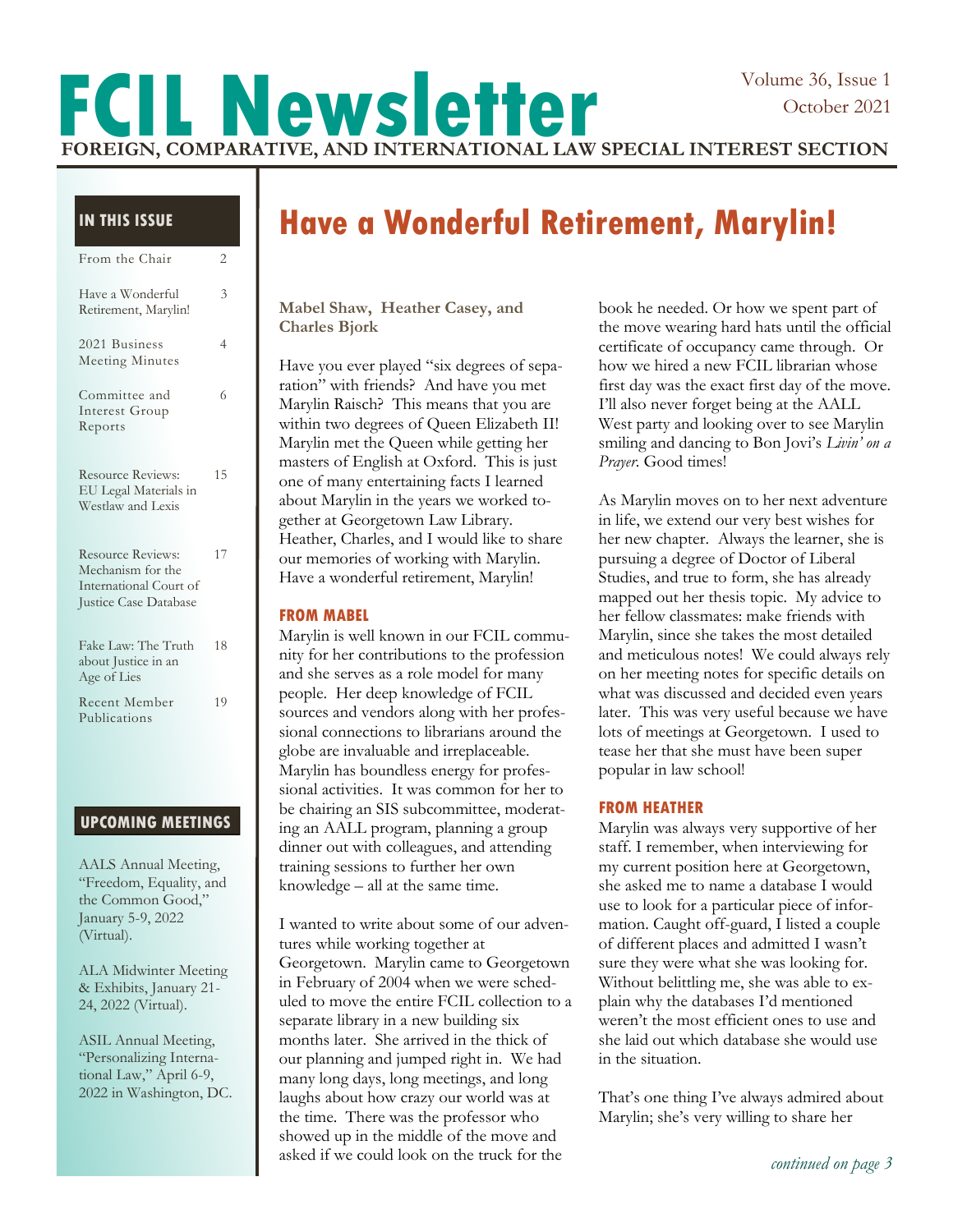# **From the Chair**

### **Hunter Whaley**

It is my honor to serve as the FCIL-SIS Chair for 2021- 2022. I take the helm at a time of transition and possibility. Transition from primarily remote work, back to face-to face or hybrid environments. As our libraries reopen to our users, we can



take this opportunity to reflect on past practices, internalize changes we've made throughout the pandemic, and focus on the possibilities of creating better services and programs for our users, and better collaboration with our colleagues. As your Chair, I hope that you will reach out to me should you need any assistance during the coming year!

### **ACKNOWLEDGMENTS**

First of all, please allow me to extend my sincere appreciation to Susan Gualtier, the immediate past Chair for her extraordinary leadership during an unprecedented time. Throughout the last year, Susan used the challenges of the pandemic to create opportunities for the FCIL community to come together year-round through workshops, book discussions, and happy hours. Luckily for all of us, she will continue to serve as Outgoing Chair. I would also like to thank the entire executive committee for their positivity and creativity over the past year. Thank you to Jennifer Allison, our immediate past Treasurer, for all the hard work she did to make sure our organization was financially healthy in the last two years.

I am looking forward to working with this year's executive board, Susan Gualtier, Marcelo Rodriguez as Vice Chair/ Chair elect, and Caitlin Hunter as Treasurer.

### **2021 AALL ANNUAL CONFERENCE PROGRAMMING**

The Executive Committee thanks Dennis Sears, Co-Chair of the Education Committee, and everyone who presented and moderated programs in Cleveland from the comfort of their homes. We had numerous members presenting on a variety of FCIL and non-FCIL topics, with FCIL highlights being:

[Facing Challenges: Access to Justice in a Global 'Virtual](https://www.eventscribe.net/2021/aall2021/index.asp?presTarget=1705937)  [World'.](https://www.eventscribe.net/2021/aall2021/index.asp?presTarget=1705937) Coordinated by Dennis Sears and moderated by Alison Shea.

[The Ins and Outs of India Legal Research: Learning How to](https://www.eventscribe.net/2021/includes/tracking/clickTracking.asp?lfp=S3loKytYaXpvcmtDTkFOY3NxV1hsdzVIWDV6Z0lraEV3TnlKSXU5Q2MwYVdBMi9iNG40WXkvR2ZkTGtSWUV0ZVVRb0YzbnpUbFJFQ1liWFFjbnl0aXJjYjFvMzVucjIwU0NHQXV1MGZEMWk0NjFWQzhoQUdMQ0FVNWEvYnYwMFNwLzN4KzZYQit)  [Find India Primary and Secondary Law.](https://www.eventscribe.net/2021/includes/tracking/clickTracking.asp?lfp=S3loKytYaXpvcmtDTkFOY3NxV1hsdzVIWDV6Z0lraEV3TnlKSXU5Q2MwYVdBMi9iNG40WXkvR2ZkTGtSWUV0ZVVRb0YzbnpUbFJFQ1liWFFjbnl0aXJjYjFvMzVucjIwU0NHQXV1MGZEMWk0NjFWQzhoQUdMQ0FVNWEvYnYwMFNwLzN4KzZYQit) Coordinated by

### Many Lee

[Sovereignty, Native America, and Legal Culture: Why Ac](https://www.eventscribeapp.com/live/videoPlayer.asp?lsfp=ZnNscUJQbzdXd01TTFdJalFRcUxhMnNSVjJQa2FnT0hZcWxsUjVhZ0J6dz0=)[cessing and Understanding Tribal Law Just Became More](https://www.eventscribeapp.com/live/videoPlayer.asp?lsfp=ZnNscUJQbzdXd01TTFdJalFRcUxhMnNSVjJQa2FnT0hZcWxsUjVhZ0J6dz0=)  [Important.](https://www.eventscribeapp.com/live/videoPlayer.asp?lsfp=ZnNscUJQbzdXd01TTFdJalFRcUxhMnNSVjJQa2FnT0hZcWxsUjVhZ0J6dz0=) Coordinated by Darla Jackson

I would also like to recognize those members that coordinated, moderated, or presented at this year's Annual Conference, but not on an FCIL focused topic. This community's breadth of knowledge continues to amaze and inspire me!

### **AALL 2021 AWARDS AND RECOGNITIONS**

At our business meeting during the 2021 AALL Annual Meeting, we were honored to give out the following recognitions and awards.

[Lucie Olejnikova](https://law.yale.edu/lucie-olejnikova) received the Daniel L. Wade Outstanding Service Award, which honors a FCIL-SIS member who has made outstanding contributions to the Section in the areas of section activity and professional service.

[Lyonette Louis-Jacques](https://www.law.uchicago.edu/faculty/louis-jacques) received the Thomas H. Reynolds & Arturo A. Flores Publications Award, which honors a FCIL-SIS member who greatly contributes to the professional development of their AALL colleagues during any given year.

The Spirit of the FCIL-SIS Award honors members whose work furthers our mission, serves the entire FCIL-SIS, and inspires others to act. This year, three FCIL-SIS members received Spirit Awards: [Melissa Abernathy](https://www.sandiego.edu/law/about/directory/biography.php?profile_id=2919) [Yasmin Morais](https://web.archive.org/web/20210419020802/https:/www.law.udc.edu/staff/details.asp?id=12470) [Abby Dos Santos](https://www.linkedin.com/in/abby-dos-santos-8065825/)

[Caitlin Hunter's](https://law.ucla.edu/faculty/faculty-profiles/caitlin-hunter) article [Helping Foreign Students Thrive in](https://www.aallnet.org/fcilsis/wp-content/uploads/sites/7/2020/02/FCIL_vol34no2_February2020.pdf)  [U.S. Law Schools](https://www.aallnet.org/fcilsis/wp-content/uploads/sites/7/2020/02/FCIL_vol34no2_February2020.pdf) was recognized as Newsletter Article of the Year. This recognition honors an FCIL-SIS member who contributes an outstanding article to the FCIL-SIS [Newsletter](https://www.aallnet.org/fcilsis/resources-publications/newsletter/) during the previous year.

Amy Flick's blog column, From the Reference Desk, was recognized as Blog Post of the Year. This recognition honors an AALL member who contributes an outstanding blog post to the **DipLawMatic Dialogues** blog during the previous year.

The Asian Law Interest Group was recognized for its [pro](https://docs.google.com/forms/d/e/1FAIpQLScPMQydTj-j9Z6FJaE7qjkU0l0szyjy5CysJXwbohQFgNaa5w/viewform)[ject on monitoring legal responses to COVID-19 pandemic](https://docs.google.com/forms/d/e/1FAIpQLScPMQydTj-j9Z6FJaE7qjkU0l0szyjy5CysJXwbohQFgNaa5w/viewform) [in Asia.](https://docs.google.com/forms/d/e/1FAIpQLScPMQydTj-j9Z6FJaE7qjkU0l0szyjy5CysJXwbohQFgNaa5w/viewform) This recognition honors the FCIL-SIS committee or Interest Group that produces an outstanding project for the benefit of the FCIL-SIS and /or AALL members during the previous year.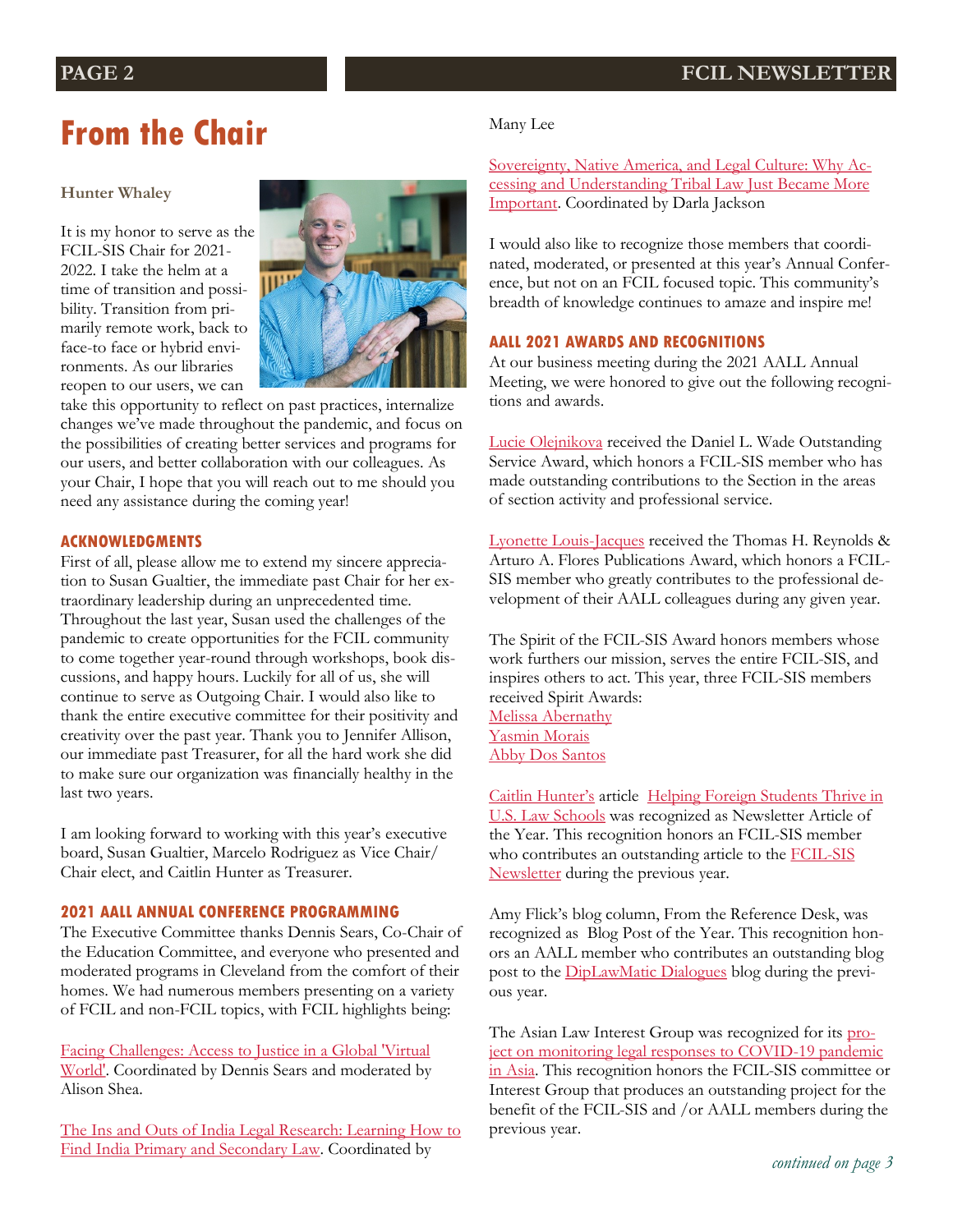### **From the Chair** *continued from page 2*

### **CONCLUDING REMARKS**

I'd like to thank everyone for their roles in the [FCIL-SIS](https://www.aallnet.org/fcilsis/about-us/committees-groups/)  [Committees](https://www.aallnet.org/fcilsis/about-us/committees-groups/) and Interest Groups. Volunteers who have dedicated their time, service, and talent tirelessly and selflessly are the main driving force of our organization. It is never too late to volunteer. If you are interested in sharing your knowledge, experience, and expertise with us, please do not hesitate to reach out.

Last but not least, special thanks to Melissa Abernathy, Janet Kearney, and Carmen Valero, for their excellent work on the FCIL Newsletter, which is the archive of our SIS. The Newsletter is always looking for submissions, so please con-tact [Melissa](mailto:mabernathy@sandiego.edu) if you have anything

### **Marylin Raisch** *continued from page 1*

knowledge without judgment. I always knew I could go to her if I had questions about a topic or data-set, and I never worried that she would chide me for not knowing the answers myself. It meant a lot to me as a newer librarian that Marylin was willing and able to help me learn how to be a better librarian. She was also a good model for me in terms of learning to say, "I don't have the answer right now but I'll take a look and get back to you." I really appreciated the lessons I learned from Marylin in regards to communicating about complex topics effectively with others.

### **FROM CHARLES**

I will always be grateful to Marylin for inviting me to coteach "Research Skills in International and Comparative Law," the course that she developed for the Georgetown Law curriculum. Marylin extended the invitation to teach with her less than one year after I began my career as an FCIL librarian at Georgetown. As excited as I was to be teaching an FCIL-focused research course, I also felt completely out of my depth and inadequate to the task at hand. My prior teaching experience was limited to supporting 1L research instruction at the University of Illinois Law Library, where I worked as a graduate assistant during library school, and to teaching foreign-trained LLM students at Georgetown the basics of U.S. case law research.

Fortunately, Marylin's syllabus provided a roadmap not just for teaching, but also for more fully understanding how the various branches of international law have evolved over time and interact with and influence each other. As we

worked our way through the syllabus, dividing up the lectures and deciding which electronic resources to demonstrate in class, Marylin helped to fill many gaps in my knowledge. She also emphasized the need to develop research exercises drawn from real-life scenarios that would engage students intellectually and emotionally while helping them to hone their information-seeking skills. Teaching with Marylin helped me to grow professionally more than anything else I have done in my career.

Another benefit of working with Marylin was being able to draw upon her knowledge of the civil law tradition, which she acquired when pursuing her JD at Tulane University. When Father Les Orsy, the only Jesuit priest on the faculty at Georgetown Law, offered to teach a six-week seminar on Roman law for faculty members, Marylin encouraged me to attend the seminar with her. Having never taken a class in Roman law or civil law, I was intrigued, but also a bit intimidated. It turned out to be one of the highlights of my time at Georgetown. Father Orsy, who was then 93 years old and still actively teaching, impressed me with his depth of knowledge and enthusiasm for the subject. Marylin's insightful questions enhanced the experience. This seminar inspired Marylin to organize a panel at the 2016 AALL conference in Chicago on Roman law, one of many examples of Marylin's willingness to share her knowledge and expertise with her FCIL colleagues.

#### **Janet Kearney**

A friendly face and a welcoming question are all it takes to invite people into a profession. When I first started attending FCIL-SIS events at conferences, all of five years ago, I was nervous and scared - it felt like everyone knew each other, that I was late to the clique. But Marylin saw an unfamiliar face and decided to greet me. She said hi, she asked me where I worked (Loyola New Orleans at the time), which led to a discussion about New Orleans and Tulane Law. (Come to find out, we have a shared alma mater - roll wave!) That little bit of interest meant a lot and was a first introduction to the group. I've had the opportunity to interact with Marylin at various professional events in the last few years, and her enthusiasm for the work is compelling. At the last in-person AALL conference, the planning meeting for the New Orleans conference the following year was way too early in the morning, but Marylin was there, with all of her excitement for NOLA and the rich legal culture, and we were so excited to dive into the possibilities. It will always feel like I missed a certain opportunity to have that conference in person, where we could go back to our alma mater as colleagues. I have no idea where life will take me, but if I can share Marylin's kindness and welcoming spirit, perhaps I will have succeeded. Marylin will be remembered for her many contributions to the FCIL library community, but I will never forget when she said hello.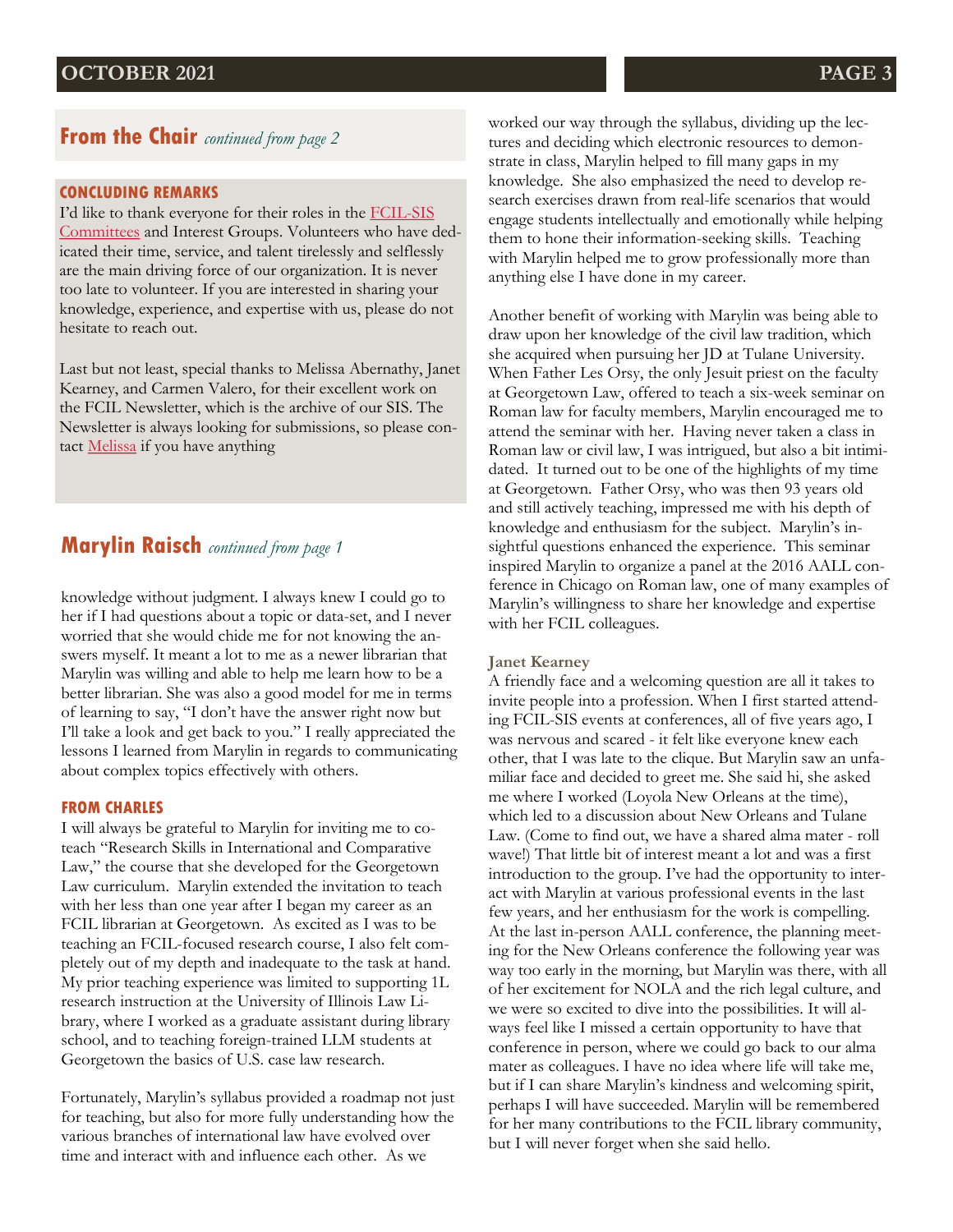# **Minutes for the FCIL-SIS Business Meeting, July 15, 2021**

**Jennifer Allison**

Minute-taker: Secretary/Treasurer Jennifer Allison [\(jallison@law.harvard.edu\)](mailto:jallison@law.harvard.edu) Called to order at 3:02pm EDT

Susan Gualtier, Chair, called to order.

Good to see everyone in a rough year. Very proud of all of you and all the work that you were able to get done. Special thanks to the volunteers for the DEI taskforce and nominations committee. Thanks also to those who contributed to social events, continuing education events, blog posts, etc. Introduction of executive committee: Hunter Whaley, Jennifer Allison, Loren Turner.

### **CURRENT BUSINESS**

1. **Approval of minutes** from 2020 business meeting, moved and seconded. Hunter was counting the votes and requested thumbs up or hand raise emojis. You must clear your emoji unless you are voting twice. Motion passed.

2. **Secretary/Treasurer report** given by Jennifer Allison. Provided statement FCIL-SIS and Schaffer Grant accounts, thanked those who donated to Schaffer Grant in the last year, and gave election results (Marcelo Rodriguez: Vice Chair/Chair Elect, Caitlin Hunter: Secretary/Treasurer).

3. **DEI Taskforce committee** report given by Erin Gow. The group was chaired by Errol Adams and Dennis Pietro-Kim, and also included Erin, Melissa Abernathy, and Abdullah Amir. They met virtually several times, generated charge (get this from Erin Gow). Question from Lyo Louis-Jacques: did you discuss decolonization? That could be something that the standing committee could address too. Erin: wedidn't put it in the charge, we were more focused on the activities of the FCIL group. We wanted todeliberately leave the charge more open.

4. **African Law IG**, Yemisi Dina. Been busy: participated in collaboration with Errol Adams, chair of Black Caucus in webinar in January; applied for grants related to a project that they are working on with Alison Shea at Cornell, and received two of them totaling nearly \$4K; were able to hire a student to do work on a database, looking for a software to build database; facilitated session last week on legal information of Côte d'Ivoire; African print law holdings are keeping group busy, keep looking for members to help the group, please volunteer.

5. **Asian Law IG**, Alex Zhang.. Focusing on tracking Asian legal responses to COVID; able to track 28 countries in Asia. Hope is to expand to all Asian countries.

6. CARLIG – Lyo Louis-Jacques. Met on July 7, talked about Buddhism and Law bibliography project that will cover multiple branches of Buddhism, still need a volunteer to cover southeast Asian branch. Lyo discussed a comparative constitutional law workshop and mentioned there will be a book published by CUP on that topic in 2022. Book group: American Sutra, by Duncan Williams (October 2021). Also had ideas for educational programs: judaic divorce law and canon law webinars. Looking for program for AALL in Denver.

7. **European Law IG** – Alison Shea. Sent email last year asking for contributors to write blog posts for the COVID European reactions, published on the blog. Busy and strange year, did not schedule an IG meeting. If anyone is interested in writing please contact Alison.

8. **ERIG – Erin Gow**. Published two resource reviews in newsletter in 2021: Janet Kearney created subseries (standard academic subscriptions in WL and Lexis – coming for that are ICJ, EU). Also updated FCIL jumpstart page, had a lot of help from Lucie to update the website.

9. **Foreign Selectors IG** – Silke Sahl. They met today and the best thing about it was seeing what everyone was up against. Stephen Wiles is coordinating and there will be individual reports in the newsletter.

10. **Indigenous People IG** – Joan Policastri. She was having some audio problems.

11. **Latin American IG** – Marcelo Rodriguez. IG has been very busy this year with the COVID 19 project. We have 60 reports in the project, many from librarians who are based in the jurisdictions reported on. Recently, they've been in touch with a librarian in Haiti. They received a grant from AALL/Bloomberg Law to hold a conference. Marcelo shared a website for the conference but asked for it not to be shared yet. Please attend and show support for the librarians in that region! New chair: Juan Andrés Fuentes. He will be in touch with the members. Another project that Abby is working on: US<>Brazil Network, hoping to have a panel, do not have to speak Portuguese to be a part of it.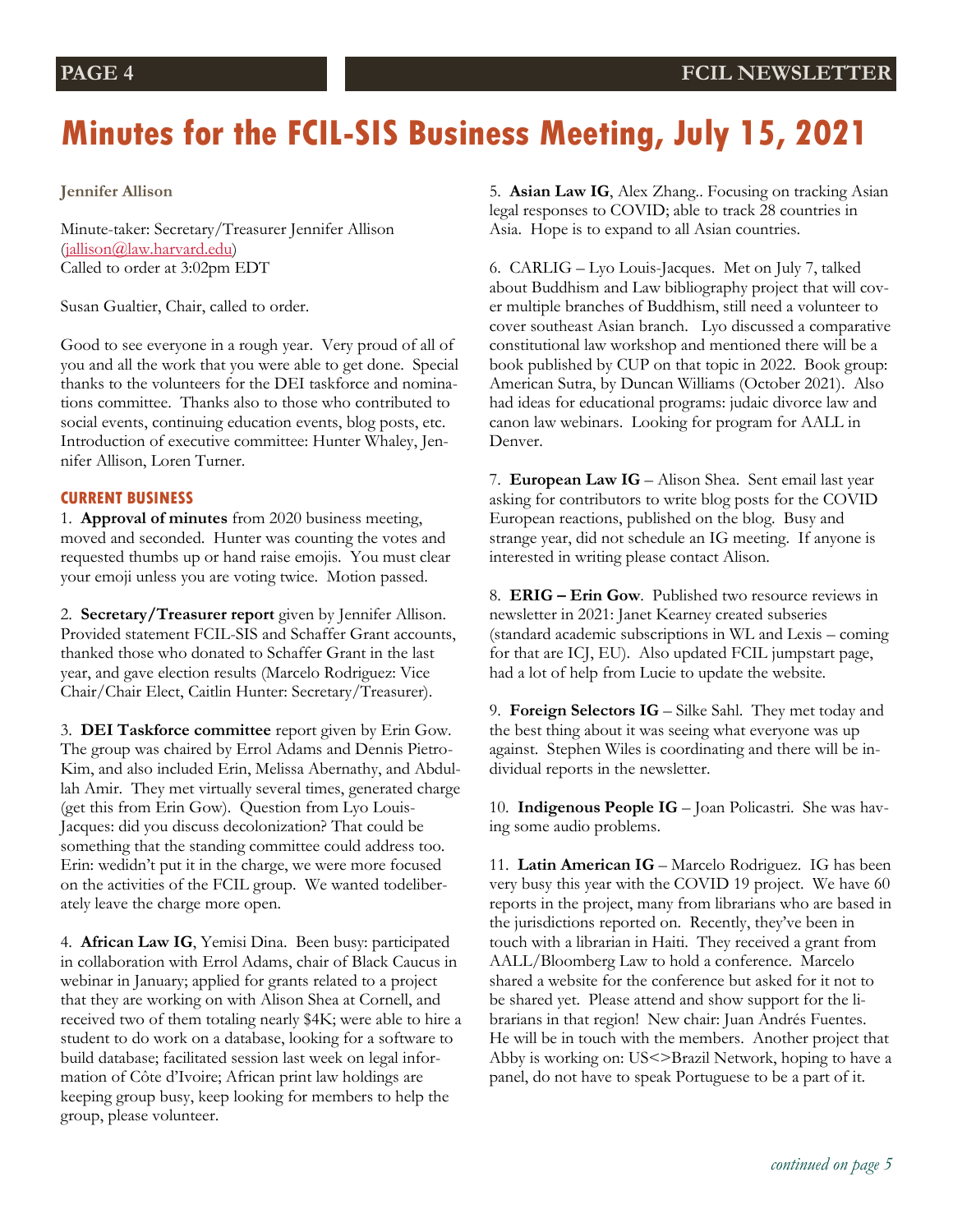## **Business Meeting Minutes** *continued from page 4*

12. **Roman Law IG** – Marylin Raisch. Could not be here to give the report.

13. **Teaching Foreign and International Legal Research** – Paul Moorman. We had two big projects. Earlier in the year updated syllabi and course materials website. Will take submissions at any time. Also did a roundtable: how you handle and manage teaching FCIL. Thank you to all who participated: journal training, clinics, videos, and moot courts. Next year's chair is Alyson Drake.

14. **Appointments committee** – David Isom. Survey was done in the spring. Questions similar to last year's survey. There were 18 results. 8 people volunteered for committees, other people wanted to be in an IG. All respondents were FCIL-SIS members.

15. **Continuing Education Committee** – Caitlin Hunter. Three events this year: Indigenous Law; Access and Preservation in US Territories; and Origins of End SARS in Nigeria. Thanks to publicity and website committees for help getting the word out. Welcome any other ideas and those who want to get involved and contribute. Upcoming webinar: foreign and international ILL by copyright committee.

16. **Education Committee** – Dennis Sears. We have a few programs this year: P11 (Alison Shea moderating, speakers are IFLA members); D1 (India research program, July 21). Committee met on July 9. If you have programming ideas please share them. Idea Scale (AALL must have programming resource where people can vote for program ideas) – put your ideas there and continue to vote.

17. **Schaffer Grant Selection** - Mark Engsberg. Great to see so many FCIL friends and colleagues. Wish we could all be together in person. Includes Sherry Leyson, Joe Hinger, and Paul Moorman. Hunter Whaley rotated off. Past two years we suspended the work of the committee. The grant is intended for an in-person experience, plus international travel was very difficult for people. We will be looking to get the work started this fall. We usually start in October and work through early months of the new year to select a grant winner.

18. **Schaffer Grant Fundraising - Sherry Leyson.** Welcome, Evelyn Ma. Thank you for continuing donations and support.

19. **International Visits** – Alex Zhang. We did not do too much in the last year, but we met yesterday and made a lot of progress. Looked at survey and made some updates

(look at updated version on website). Will work with AALL to create a community website for the survey that will give us a permanent place to store everything. Will expand publicity about survey to listservs from multiple groups. Hope that US colleagues can also provide hosting opportunities to librarians from outside the US.

20. **Nominating Committee** – Gabriela Feminia. Nominated Marcelo and Caitlin, approved by the membership. It was a tougher than normal year, we did not receive any nominees in the previous cycle, but we started keeping a pool of people last year so we were able to draw on that. Will be sending out a call after the conference for additions to that pool. Not a commitment to run, just a commitment to being amenable to being contacted by the committee.

21. **Newsletter** – Melissa Abernathy. Continued to work on the newsletter. October 2020 had COVID response info and business meeting minutes. We are looking to highlight retirements this year. Please send articles on your favorite colleagues our way and we'll compile them.

22. **Publicity** – Jessica Pierucci. Thank you to contributors: Tracy Emerson, Amy Flick, Jonathan Pratter, Loren Turner, and everyone else who recapped virtual conferences and webinars. We posted a lot of timely topics – teaching and doing reference remotely and IG reports re COVID responses. Blog views: 22K views in 2020, posted 124 posts. This year: 9K views, 58 posts. We are on our way to see similar numbers as last year, viewed by both US and international librarians. Could not do exhibit hall but we did attend CONELL and spoke to one new FCIL librarian. Thanks to Marcelo for all the work he did this year.

23. **Website** – Lucie Olejnikova. Most of the things have already been mentioned. We are continuing to work to update pages in line with strategic plan. Website update work has been done throughout the year. Handful of pages still need to be updated, they will be the focus of the work for the upcoming year. See the emails that Lucie was sending during these reports to the individuals who are in charge of IGs and committees.

### **NEW BUSINESS**

1. **Taskforce and DEI committee:** Thanks to people who volunteered to be on the taskforce this year. Will finalize the committee membership, please contact Hunter or Susan if you are interested in volunteering.

### 2. **Awards**

a. New Member recognition – is anyone here a new member having joined the profession (FCIL) in the last year?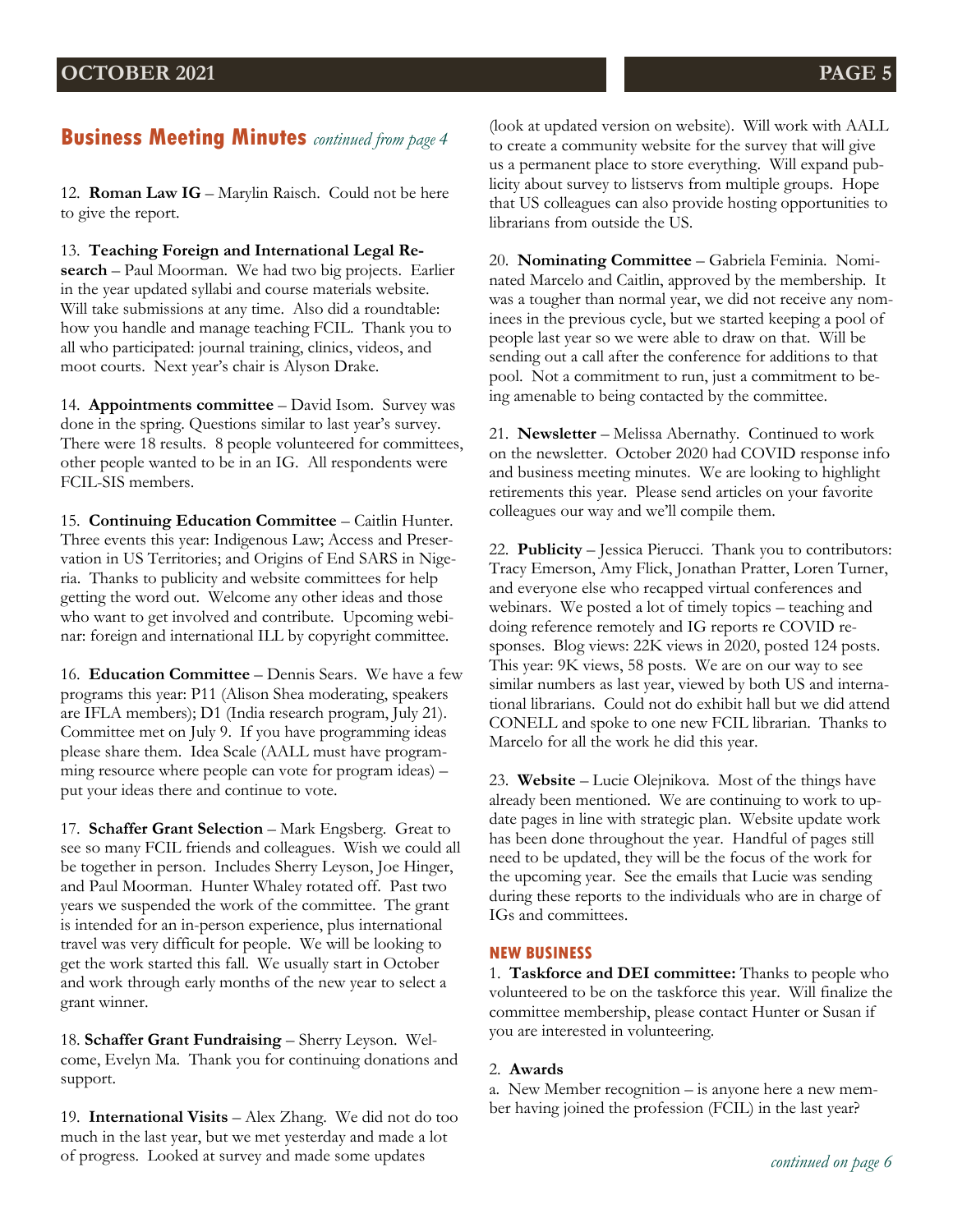### **Business Meeting Minutes** *continued from page 5*

Please introduce yourself! Josh Freeman, graduating from UW law librarianship program, will be incoming FCIL librarian at LSU.

b. Dan Wade award – Lucie Olejnikova.

c. Reynolds and Flores award – Lyo Louis-Jacques, SLAW column contributions.

d. Spirit of the FCIL-SIS award – Abby Dos Santos, Melissa Abernathy, Yasmin Morais.

e. Blog post of the year award – Amy Flick.

f. Newsletter article of the year – Caitlin Hunter.

g. IG committee project of the year – Asian Law IG.

3. **Conference updates:** IALL completely canceled in 2020, this year (Mark Engsberg) October 4-7 virtual conference, both live and recorded sessions, registration open; IFLA (Anne Burnett) cancelled in 2020 in Dublin – rescheduled to be live in 2022, will be online for 2021, registration is open, pre-recorded programming (because of time-zones) that will stream at certain times, some followed by live Q&A (Law Library program at noon on August 18); ASIL (Alex Zhang) working on getting programming in fall or spring.

#### **WRAP UP**

Please submit reports to Melissa for newsletter. Thanks to executive committee for work and support this year. Susan: loved being the chair and wanted to be it for a long time. Thank you for trusting me with this position. With that, passing the gavel to new chair Hunter Whaley.

Hunter – Thank you so much for everything you have done for the last year. I have had a fantastic year working with Susan, Loren, and Jennifer. Really admire the energy Susan brought to the position. Changes to our future, coming off the pandemic, AALL live conference, changes the game a little. It will be a different normal. I'm looking forward to seeing what kind of positive changes we can make and continued energy we can bring.

Moved/seconded that we adjourn, so adjourned (4:12pm EDT).

## **Website Committee Report**

**Lucie Olejnikova**

The website committee has continued its work to update the FCIL pages in line with the 2018-2021 Strategic Plan. The frequently updated pages include About US and its subsections, Awards pages, and Annual Meeting and Continuing Education pages. In addition, working with individual FCIL members, the Jumpstart, Syllabi and Teaching Materials Repository, Publication Opportunities, and Online Discussion Forums pages have all been updated. There are a handful of pages remaining to be updated, including the Latin American Journals and Serials, and the History portion of our website. To all committees and interest groups: please continue to reach out to me with any updates to your pages, and if anyone is interested in being involved in an updating project (specifically for the History portion of our pages), please reach out to Lucie Olejnikova. Big THANKS to everyone!

## **Submissions For Next Issue**

**FCIL Newsletter is looking for** submissions for our next issue.

#### ARTICLES

Conference reports, library visits, exhibit descriptions, resource reviews, member news, etc. Open call for authors.

SUBMISSION DEADLINE February 1, 2021

QUESTIONS? Contact [Melissa Abernathy.](mailto:mabernathy@sandiego.edu)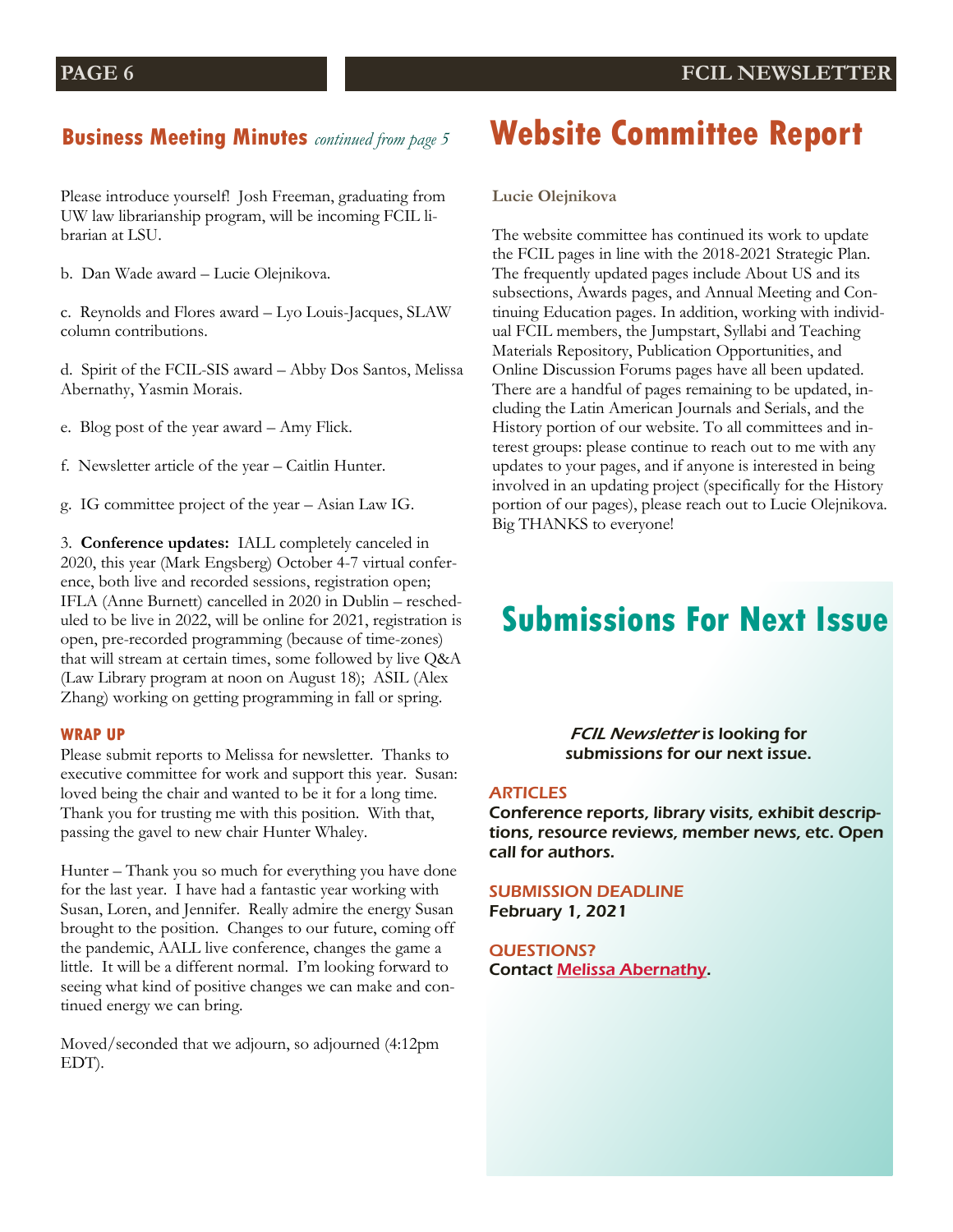# **E-Resources IG (ERIG) Report**

### **Erin Gow**

In 2021, the group published two resource reviews in the FCIL Newsletter, with another two due to be published in October. Many thanks are due to Janet Kearney for leading the effort to create a new subset of reviews on FCIL materials available through standard academic subscriptions to Westlaw and Lexis databases.

2021 Resource Reviews:

- International Materials on Westlaw and Lexis: An Overview by Janet Kearney
	- [https://www.aallnet.org/fcilsis/wp-content/](https://www.aallnet.org/fcilsis/wp-content/uploads/sites/7/2021/03/FCIL_vol35no2_February2021.pdf) [uploads/sites/7/2021/03/](https://www.aallnet.org/fcilsis/wp-content/uploads/sites/7/2021/03/FCIL_vol35no2_February2021.pdf) [FCIL\\_vol35no2\\_February2021.pdf](https://www.aallnet.org/fcilsis/wp-content/uploads/sites/7/2021/03/FCIL_vol35no2_February2021.pdf)
- United Kingdom and Ireland Materials on Westlaw and Lexis by Erin Gow
	- [https://www.aallnet.org/fcilsis/wp-content/](https://www.aallnet.org/fcilsis/wp-content/uploads/sites/7/2021/05/FCIL_vol35no3_May2021.pdf) [uploads/sites/7/2021/05/](https://www.aallnet.org/fcilsis/wp-content/uploads/sites/7/2021/05/FCIL_vol35no3_May2021.pdf) FCIL vol35no3 May2021.pdf
- Mechanism for the International Court of Justice case database by Juan Fuentes
	- Forthcoming in October newsletter
- European Union materials on Westlaw and Lexis by Meredith Capps
	- Forthcoming in October newsletter

In the fall of 2020, the group was also actively involved in updating the FCIL-SIS Jumpstart page with the help of Lucie Olejnikova. Many thanks to all those who helped with this project by submitting updated information for the list, and especially to Lucie and Sherry Xin Chen who helped to confirm contact information and thoroughly revise the list.

# **Publicity Committee Report**

### **Jessica Pierucci**

The Publicity Committee had a busy year focusing on soliciting, formatting, and uploading regular content to DipLaw-Matic Dialogues blog. Given the virtual format of the 2021 AALL Annual Meeting, the committee did not prepare the FCIL-SIS Exhibit Hall exhibit for a second time this year, but we plan to continue this tradition for future in-person meetings. We did represent the FCIL-SIS at virtual CONELL.

The blog had just over 22,000 views and 124 posts published in 2020, an increase from 2019. By the time of the July 2021 FCIL-SIS Business Meeting, the blog had over 9,000 views and 58 posts published in 2021, on the way to as many if not more views and posts than 2020. Also as of the business meeting, the top seven posts of the past 365 days each had over 350 views, and the top thirty-three posts each had over 100 views.

To make these views possible, the committee would like to particularly thank our 2020-2021 regular scheduled contributors. Traci Emerson Spackey wrote for the New FCIL Librarian Series. Amy Flick and Jonathan Pratter both wrote for From the Reference Desk. Loren Turner continued the Member of the Month feature. Many additional volunteers helped recap conferences, meetings, and webinars. In light of COVID-19, the blog also featured the excellent work of FCIL-SIS Interest Groups tracking pandemic developments worldwide. We also featured a wide array of one-off posts or mini-series on topics of interest to FCIL librarians throughout the year, including on such timely topics as adapting teaching to the remote environment.

A huge thanks goes to Marcelo Rodriguez for his tremendous work as FCIL-SIS Publicity Committee co-chair for the past year! His ideas brought wonderful new content to the blog and other publicity efforts.

If you would like to contribute a post for the blog or have anything else to share with the 2021-2022 committee, please reach out to the continuing chair, Jessica Pierucci, *[jpieruc](mailto:jpierucci@law.uci.edu)*[ci@law.uci.edu.](mailto:jpierucci@law.uci.edu)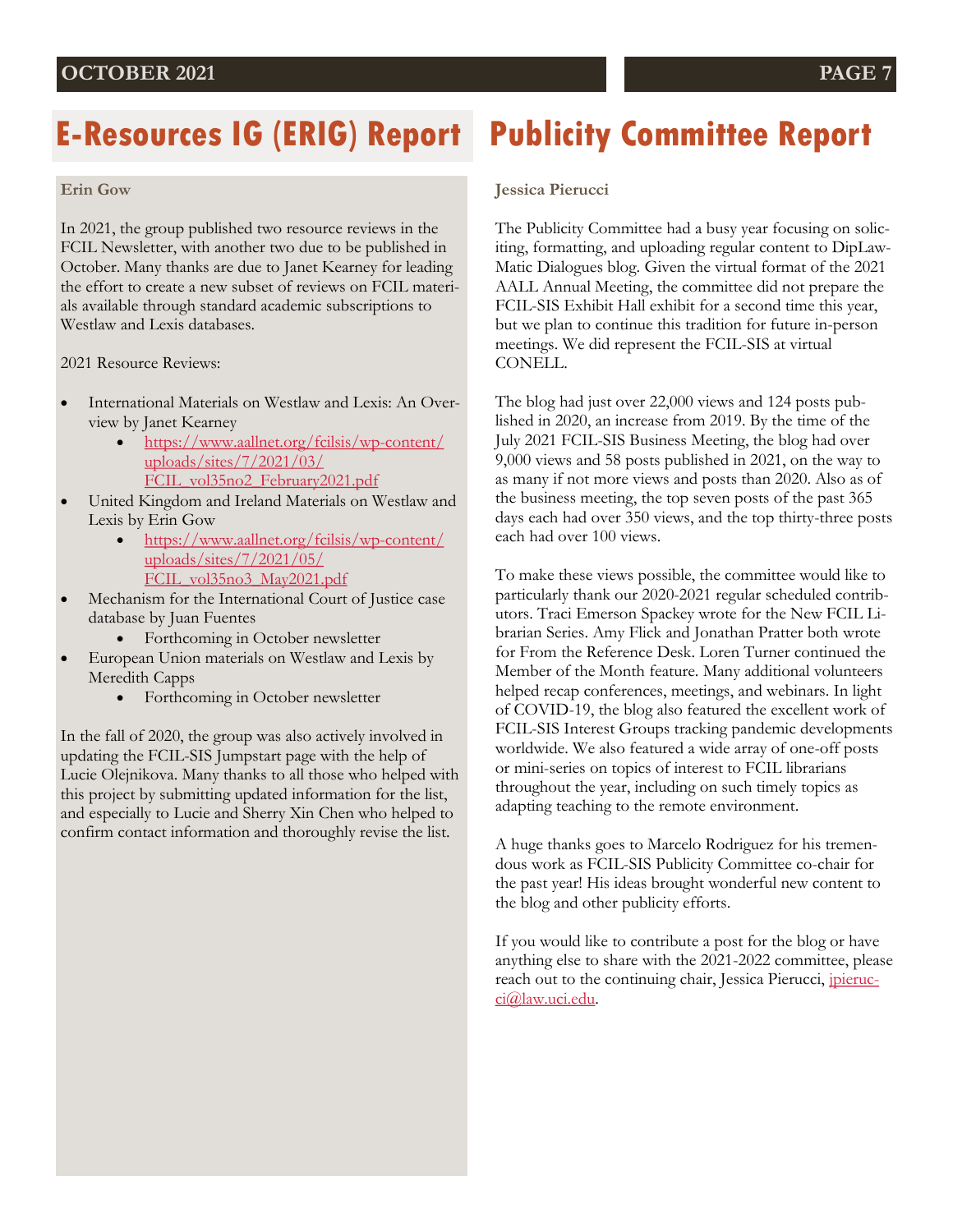## **Continuing Education Committee Report**

### **Caitlin Hunter**

This year, the committee presented three webinars. Recordings, handouts, and materials for the webinars are available at [https://www.aallnet.org/fcilsis/education-training/](https://www.aallnet.org/fcilsis/education-training/continuing-education/) [continuing-education/.](https://www.aallnet.org/fcilsis/education-training/continuing-education/) 

### **WEBINAR ON INDIGENOUS PEOPLES' LAW**

On October 29, 2020, the committee presented a webinar on Traditional Law in a Modern World: Researching Indigenous Peoples' Law. The webinar provided an overview of the best resources for researching indigenous peoples' law and legal rights of indigenous peoples worldwide, with an emphasis on the laws of indigenous peoples of the Pacific Islands and North and Central America. Panelists were Chris Dykes (Head of Public Services, University of Houston Law Center), Victoria Szymczak (Law Library Director, University of Hawai'i, Richardson School of Law), Kurt Meyer (Assistant Director, Global Content Development & Preservation, LLMC), and Dr. Jolande Goldberg (Senior Law Classification Specialist, Library of Congress).

#### **WEBINAR ON LAW OF U.S. TERRITORIES**

On December 9, 2020, the committee hosted a webinar on Access and Preservation of Legal Information in U.S. Territories. Aesha Duval (U.S. Virgin Islands Branch Librarian, U.S. Courts for the Third Circuit) and Geraldine Cepeda (Compiler of Laws, Supreme Court of Guam and Executive Director/Librarian of the Guam Law Library) discussed systemic issues and current experiences in preserving and providing access to their territories' legal materials. Victoria Szymczak (Law Library Director, University of Hawai'i, Richardson School of Law) described a successful academic partnership at the University of Hawai'i Law School that can serve as a model for law libraries in other jurisdictions. Marcelo Rodríguez (Foreign, Comparative and International Law Librarian, University of Arizona) coordinated the webinar.

#### **WORKSHOP ON #ENDSARS2020**

Finally, on January 21, 2021, FCIL-SIS and the Black Law Librarians Special Interest Section co-hosted a webinar on The Origins and Progression of the #EndSARS2020 Movement in Nigeria. The webinar reviewed the origins and development of Nigeria's #ENDSARS2020 movement, including information on government responses to the movement and background on police brutality in Nigeria. It featured panelists Femi Cadmus (Associate Dean and Director of the J. Michael Goodson Law Library, Duke Law; Former AALL President) and Oludayo Bamgbose (Law Librarian, Ajayi Crowther University; Interim President, Association of African Law Library and Information Professionals). Errol Adams (Reference & Scholarly Services Librarian, Hofstra Law), Yemisi Dina (Chief Law Librarian, Osgoode Hall Law School Library), and Susan Gualtier (Reference & FCIL Librarian, Penn Law) also coordinated and presented. The FCIL-SIS newsletter published an article on the webinar in its [February 2021 issue.](https://www.aallnet.org/fcilsis/wp-content/uploads/sites/7/2021/03/FCIL_vol35no2_February2021.pdf)

### **COPYRIGHT COMMITTEE WEBINAR ON INTERNATIONAL INTERLIBRARY LOAN**

The committee does not currently have any upcoming webinars scheduled but I and several other FCIL-SIS members helped plan an upcoming Copyright Committee webinar on When Illiad Becomes an Odyssey: Obtaining and Using Copyrighted Materials From Foreign Countries. The webinar will feature Oludayo Bamgbose (returning after his excellent January presentation), Hilary Thompson (Director of User Services & Resource Sharing, University of Maryland Libraries), Adam Woellhaf (Assistant Librarian, Middle Temple in the City of London), and Loren Turner (Foreign, Comparative, and International Law Librarian, University of Minnesota Law School). FCIL-SIS members Sarah Reis (Foreign & International Law Librarian, Northwestern Pritzker School of Law) and Erin Gow (Online Services Librarian, Brandeis Law Library) helped plan the webinar, as did Copyright Committee members Matt Braun (Associate Director for Administration, University of Illinois College of Law) and Leslie Street (Director of the Library, Clinical Professor of Legal Research at William and Mary School of Law). We encourage you to [join us](https://www.aallnet.org/forms/meeting/MeetingFormPublic/view?id=5E9EF000004EC) on September 30, 2021!

### **FUTURE EVENTS**

I welcome ideas for new webinars and volunteers to assist in organizing webinars. Next year, I plan to produce a fourpart series suggested by Lyonette Louis-Jacques (Foreign and International Law Librarian, University of Chicago) on pursuing an FCIL career, teaching FCIL research, FCIL collection development, and the history and future of FCIL librarianship. If you are interested in participating in or assisting with these webinars, have suggestions for speakers or topics you'd like to see covered, or have any other idea for an FCIL event outside of the annual AALL meeting, please reach out to Caitlin Hunter at [hunter@law.ucla.edu.](mailto:hunter@law.ucla.edu)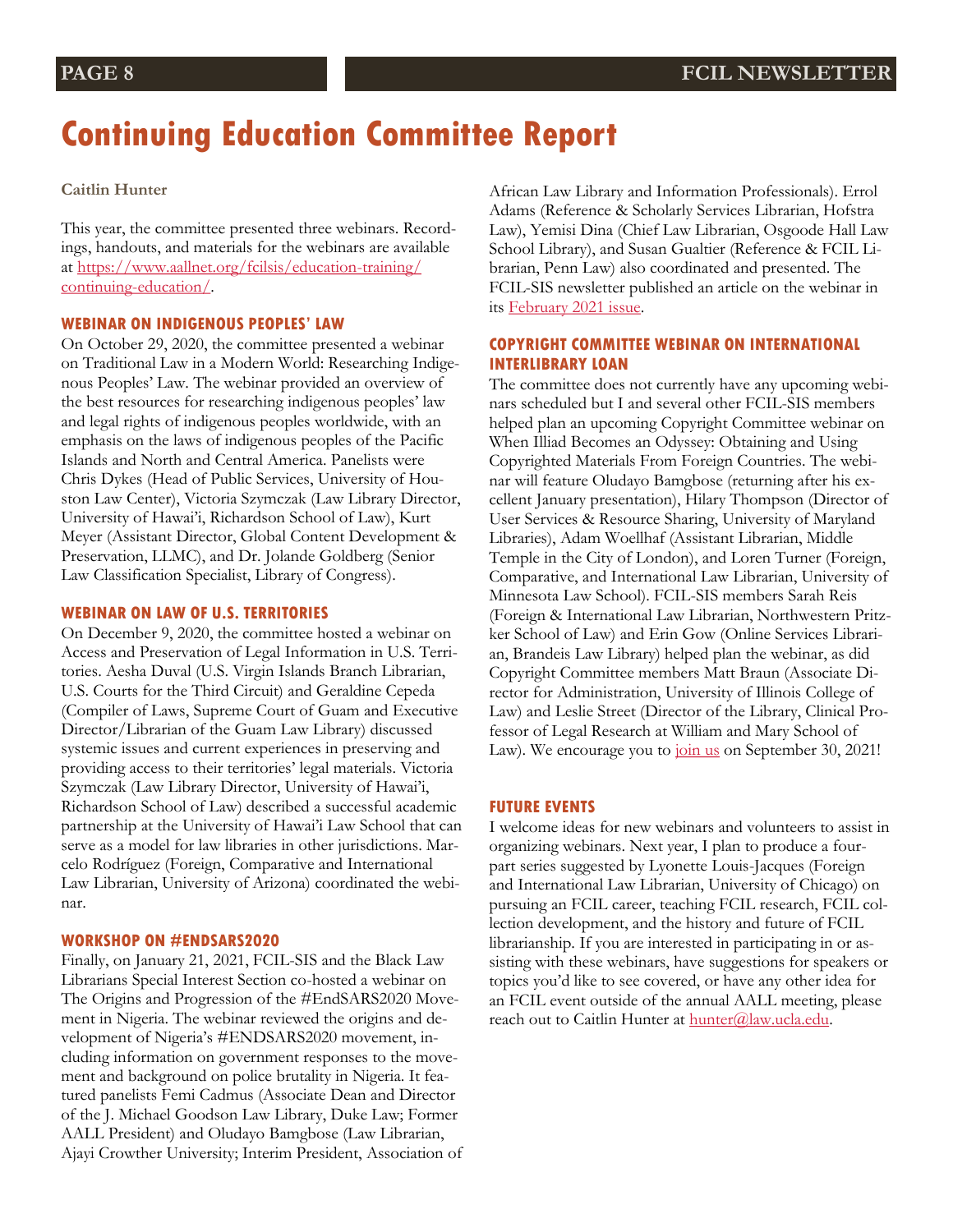# **Foreign Law Selectors IG Meeting, July 15, 2021**

### **Stephen Wiles**

### **I. Introductions**

During the virtual meeting we discussed the following: Institutional Reports from the Law Library of Congress, UPenn, Columbia, Yale, and Harvard. Others present were invited to share as well.

#### **II. Library Collection updates**

#### **Columbia Law School Library (Silke Sahl)**

Due to budget constraints relating to Covid, Columbia Law School Library has unfortunately been able to buy very little foreign law in the past two years. In fact, for at least a year, we were only buying foreign law titles on patron request. Thankfully, our budget constraints seem to be easing up. We have begun to buy a small number of foreign law titles again in addition to the on-request titles. We are hopeful that we will return to more robust foreign law collecting by the end of the year. I anticipate submitting a more positive report next year.

### **Lillian Goldman Law Library at Yale Law School (Lucie Olejnikova)**

Similarly to other libraries, the Yale Law Library has felt the impact of COVID-19. The library continues to re-evaluate its collection development priorities. It is facing the challenge of balancing the patrons' desire for new formats with its commitment to continue extensive collecting of print, all while meeting the demanding research needs and traditional expectations of our patrons. Although its collection budget remains flat, the library continues to meet its print collecting commitments and focuses on purchasing e-formats. In addition to several e-packages in place, including Oxford, Cambridge, and Elgar, the library is buying a greater number of "one-off" e-books to meet the needs of our faculty and students. We expect our collection to continue to be hybrid with increasing funds devoted to e-formats. We are also implementing some planned cancelations, mainly focused on print serials and looseleafs.

Our F/I collection efforts focus on about twenty jurisdictions and a set of subjects, including but not limited to constitutional law, legal history, human rights, environmental law, international criminal law, international commercial law, and books about the legal systems of the world. France, Germany, Italy, Spain, and the United Kingdom remain the most heavily collected European jurisdictions, while Argentina, Brazil, Chile, Colombia, Mexico and Venezuela are the major ones for Latin America. We actively collect in English, French, German, Italian, Portuguese, Spanish and Chinese. We also occasionally acquire items in Japanese and Korean via gifts or ad hoc purchases. Although not as vigorously, we collect monographs in English for any jurisdiction in the world. Our F/I collection team of only four selectors remained unchanged from last year.

The law library prepared for in-person experience in the Fall semester of 2021. Although many changes implemented during and as a result of COVID-19 remain in place (i.e. contactless check outs, virtual research help and consultations, and increased e-format spending) we expect to teach in person, welcome patrons to the library, and resume work with our print collection.

One of the major milestones of the year was the retirement of our Rare Book Librarian, Mike Widener, in the Spring of 2021 who curated our rare book collection for fifteen years. In the Summer of 2021, we welcomed our new Rare Book Librarian, Kathryn James, who joined us from the Yale Beinecke Library bringing a wealth of experience and passion. Due to COVID-related budgetary exigencies we suspended rare book purchases almost entirely, but now expect to return to ambitious rare book collection development.

Dan Wade received posthumously the *Marian Gould Gallagher Distinguished Service Award* recognizing his extended and sustained service to law librarianship, particularly to the Legal History and the Foreign, Comparative, and International Law Special Interest Sections, and for his exemplary service to the Association. Dan Wade was also honored by his Yale colleagues in the LAW LIBRARY JOURNAL 113(1) (2021), *Memorial: Daniel Wade* (1944-2020),<sup>1</sup> to which several current and former Yale colleagues contributed).2 Dan's life, mentorship, and love for law librarianship was also celebrated by the members of the FCIL-SIS, which published a Special Issue of its Newsletter in July 2020 titled *Remembering Dan L. Wade – The FCIL Giant (March 6, 1944 – May 28, 2020)*).<sup>3</sup> The INTERNATIONAL JOURNAL OF LEGAL INFORMATION 48(3) (2021) also published a dedicated piece to Dan Wade titled *In Memoriam: Three Tributes to Dan Wade*).<sup>4</sup>

<sup>1</sup> Compiled by Fred Shapiro.

<sup>2</sup> Fred Shapiro, Lucie Olejnikova, John Nann, Evelyn Ma, Cate Kellett, Maryellen Larkin, Yuksel Serindag, Teresa M. Miguel-Stearns, Mark Engsberg, Tracy Thompson, Kenneth Rudolph, James J. Silk, and Carol Wade.

<sup>3</sup> Compiled by Lucie Olejnikova, Loren Turner, Jennifer Allison, Melissa Abernathy, and Carmen Valero.

<sup>4</sup> Contributions by Mary Rumsey, Jennifer Allison, and Marylin Raisch.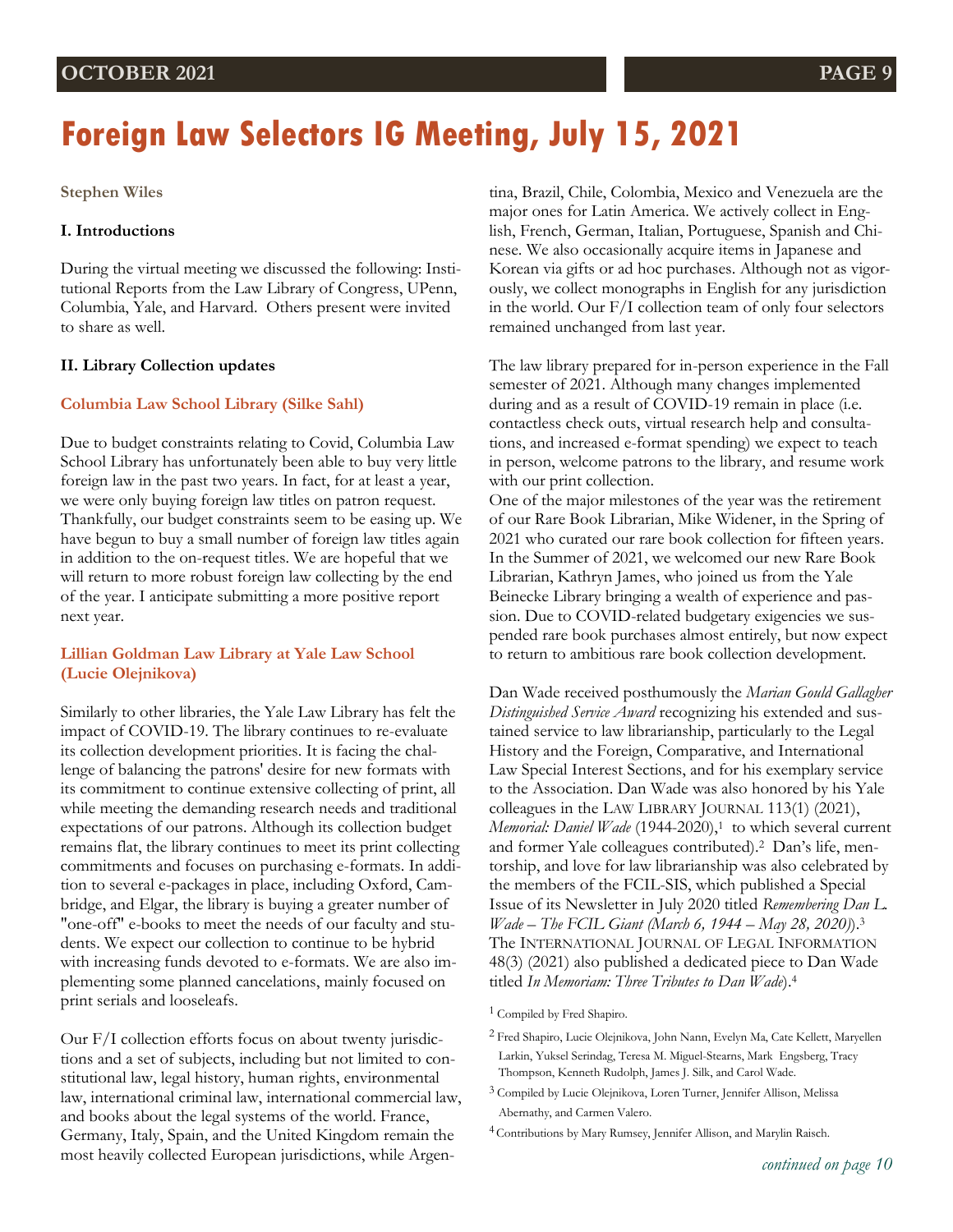## **Foreign Law Selectors** *continued from page 11*

Lucie Olejnikova received the 2021 FCIL-SIS Daniel L. Wade Outstanding Service Award for her outstanding contributions to the FCIL Special Interest Section. Lucie was also recognized for her GlobaLex editorial work by the International Legal Research Interest Group section of the American Society of International Law that awarded the 2020 Jus Gentium Award to GlobaLex.

Yale acquired The Wire China and South China Morning Post to meet the needs of our researchers. We continue to acquire a print as well as an e-copy of major commentaries on multilateral international treaties to meet the research demands of our patrons. To manage the students' sudden need for remote access to our popular and traditionally print study aid collection, we acquired access to the West Academic Study Aid Collection. We also acquired PLI Discover Plus providing e-access to the PLI print collection.

Lillian Goldman Law Library remains committed to the vision of maintaining a state of the art foreign and international law collection not only for the use of our current primary patrons, but also for future generations and the national and global communities. It continues to participate in NE-FLLCG and remains committed to its vigorous collection responsibilities. It highlights its foreign and international law collecting and continues to build a well-balanced hybrid collection of all formats. Our more recent effort focuses on reviewing our collection for utility and accessibility.

To quote our late colleague Dan Wade: "The Yale Law Library considers itself a national and international resource. Its foreign collection development policy makes sense only if others make use of it. We invite you to do so!"

### **Law Library of Congress (Kurt Carroll)**

The Law Library of Congress continues to develop its foreign law collections. There are currently twenty-two foreign law selectors. Most have specific country, region, or language specific responsibilities, three recommend globally, and one selects for our rare and special collections. The Library collects at the national level for all nations if possible. There is a more concentrated effort to collect those jurisdictions for which we have assigned legal specialists in support of their work for Congress.

The Law Library was shocked earlier this year by the death of Jane Sanchez. In addition to being the 25th Law Librarian of Congress, Jane was also serving as the Deputy Librarian for Library Collections and Services. A lecture will be presented in her honor in November.

Following Jane's passing, Aslihan Bulut has been appointed Acting Law Librarian while maintaining her position as Deputy Law Librarian for Collections.

Also in staffing news, Lindsey Braddy joined the Library of Congress as the head of the Law cataloging team. Lindsey was formerly at the Jenkins Law Library in Philadelphia.

We were happy to launch our new Foreign Legal Gazettes Database in December. This finding aid for the Law Library's official gazettes collection indexes our analog and electronic holdings. Users can see the progression of gazette titles (and regime change),and are directed to bibliographic records in the catalog. A webinar was held to introduce this database and a recording can be viewed on our website.

Last year, I reported that we are digitizing our historic staff reports, most of which were written by legal specialists for Congress, or U.S. federal agencies on foreign, comparative, and international law. That work has been completed, including a crowdsourcing project to transcribe the text that failed OCR capture. These items are available as one of our digital collections under the title Publications of the Law Library of Congress.

### **Book Budget and Acquisitions**

We are fortunate to have had a stable book budget through the pandemic period, and expect the same for the next fiscal year. This means we have not had to cancel any continuations, serials, or integrating resources due to budgetary constraints. However, during the pandemic a full budget did not guarantee normal acquisitions. I will note strengths in collecting from Argentina; Canada; Ireland, UK; Israel; and from Europe – Belarus, Germany, Italy, the Netherlands, Poland, Romania, Spain, and Ukraine. Areas where we would like to improve are most of Central America and the Caribbean. Mexico has always been a challenge for us and this year was no exception. In Africa, we collected below expectations from Nigeria and South Africa. In Europe, Hungary and Moldova posed the most challenges.

For the field offices, some of these news may affect those of you who use the Cooperative Acquisitions Program; results were mixed and the same is expected for the coming fiscal year.

Islamabad: the office is recommending a reduction to their FY22 budget as they had an extremely difficult year in acquiring publications from Afghanistan, Iran and Pakistan. This was especially due to shipping challenges from Afghanistan and Iran. For Pakistan, staff have not been able to make acquisitions trips this year. These issues are not ex-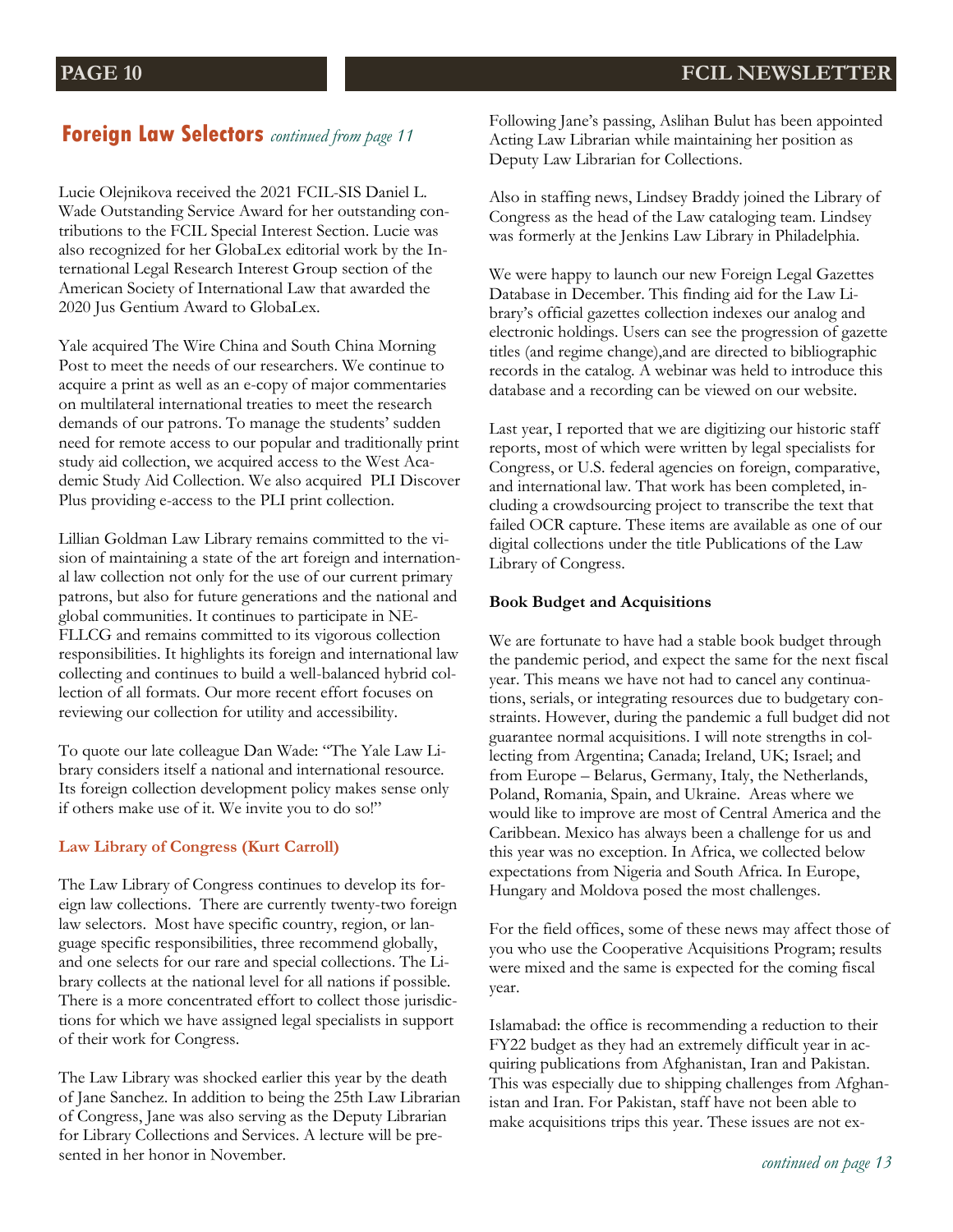## **Foreign Law Selectors** *continued from page 10*

pected to be resolved in the coming months.

Jakarta: also asking for a budget reduction, partially due to the transition from print to electronic resources with academic publishers. The office will capture or harvest open access material.

New Delhi: requesting an increase in their budget due to currency fluctuations.

Cairo and Nairobi: Ed Minor has returned to the US and is no longer serving as the field director for Nairobi. William Kopycki of our Cairo office is acting field director for Nairobi and is shuttling between the two offices. Cairo spending was down but they have asked to maintain their full budget in FY2022 and felt optimistic about regional acquisitions following the Cairo Book Fair earlier this month.

One of the more pleasant aspects of building our law collection is the acquisition of rare books. Our rare book curator, Nathan Dorn, presents several new acquisitions that he is especially pleased to have added to our special collections.

> Buno, Johannes; Justinian, I., Emperor of the East. Memoriale Juris Civilis Romani... Bound with] Memoriale Codicis justinianei, Authenticarum seu novellarum et consuetudinum feudorum... Hamburg: 1673-1674. Folio, 2 volumes in 1. This remarkable book contains two parts of a series of educational works that Johannes Buno designed to teach the contents of the Corpus Juris Civilis through the use of elaborate visual and verbal mnemonic aids. It contains hundreds of cleverly devised illustrations and explanatory notes. Its acquisition builds the Law Library's collections of historic editions of works on legal education and renaissance treatises on European law.

SKÅNSKE LOV (LAW OF SCANIA). Hær begynnes skonska logh paa rath danska - och ær skifft i xvii bøgher oc hwer bogh haffuer sith register - oc ær wæl offuerseeth och rættelighe corrigeret. (Colophon:) Køpenhaffn (Copenhagen), gotfrid aff gemen (Gotfred af Ghemen), 1505. 4to. This item is the first edition of "Skånske Lov", one of the earliest printed Danish language books and one of the very first Danish law books written and printed (the first together with "Jyske Lov" from 1504 and "Sjællandske Lov" from 1505).

Passaggeri, Rolandino de'; Unzola, Pietro da. Flos

Testamentorum cum Additionibus Petri de Unzola. [Venice: S.n., c.1490]. Not in Goff. This title in its Venice printing, was a popular and renowned guide to drafting wills and contracts. It was originally published in 1482, and saw four editions before 1500 as well as a number of editions and adaptations over the course of the following century.

Grotius, Hugo. De Jure Belli ac Pacis. London: 1655. In English. Trans. Barksdale. Small octavo. Acquisition of this title fills a gap in the Library's collection of international law's most important author, Hugo Grotius, with a copy of an extremely scarce early English edition of this groundbreaking work in that field.

Our reading room has reopened to the public. A reservation system is being used which allows for a full reference interview before patrons come onsite and provides plenty of time to retrieve collection items for researchers.

Looking up and looking forward to the coming year!

### **Harvard Law School Library (Stephen Wiles)**

As a result of the pandemic, Harvard Law School Library saw a 10% reduction in budget during the course of the fiscal year. In anticipation of a low return on endowments, we had already begun a continuing resources cancellation project. Completing these cancellations during the first months of the pandemic allowed us to end the fiscal year with a spent out budget but no overage.

During the past year we have set up approval plans for Armenia, Georgia, Greece and Mexico. The first shipments from these vendors were delayed by lockdowns but they have been received and the APs seem to be working well. There was one very unique acquisition this year that was not hampered by the pandemic. Through former SJD contacts, we were able to acquire a complete set of the laws of Ethiopia in force (in Amharic published by the Ministry of Justice).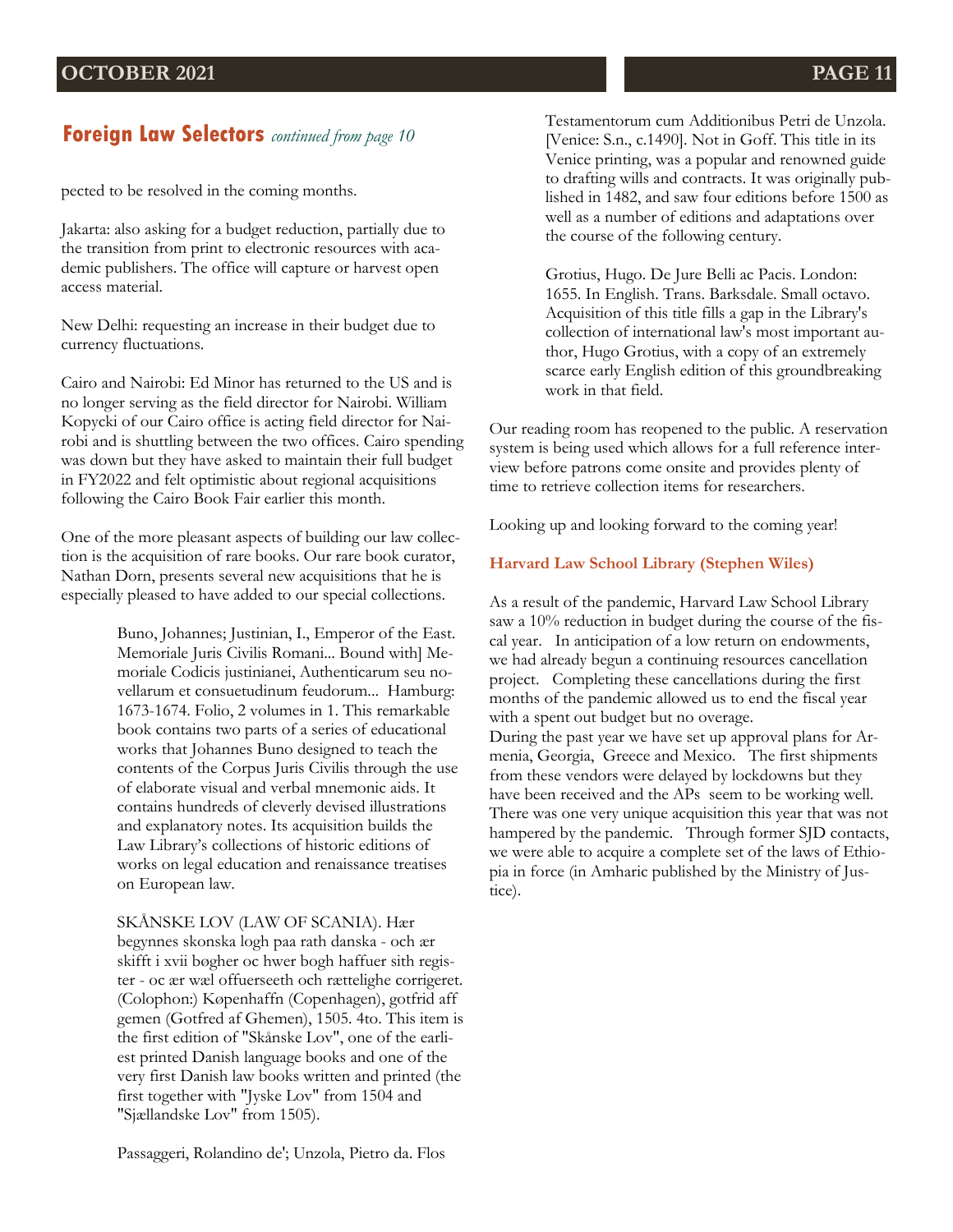## **Customary and Religious Law IG (CARLIG) Report**

### **Lyonette Louis-Jacques**

CARLIG was started in 2014 by Susan Gualtier and Kelly Buchanan, and had about 20 members initially. They met at AALL in San Antonio, Texas, and discussed possible projects and programming, such as creating bibliographies of core customary and religious law resources, sponsoring educational programs at the AALL Annual Meeting, having coffee talks, and book discussions. This year, the CARLIG eCommunity had 30 members.

Because the CARLIG's July 2020 Business Meeting at the AALL annual meeting was a program on customary law in Africa and Jewish law, CARLIG Chair, Lyonette Louis-Jacques, scheduled another virtual business meeting for October 21, 2020. The agenda was as follows:

- **Call for volunteers and ideas for activities, other topics?**
- **Report on bibliography on Buddhism and the Law.**
- **Monitor religious law responses to COVID-19. Governments, religious communities, and COVID-19 law.**
- **Create a CARLIG COVID-19 law-related bibliography/LibGuide.**
- **Pursue the CARLIG educational goals from 2014 including creating a bibliography of core CARLIG resources, coffee talks (may be virtual in 2021?), and book discussions.**
- **Goals related to the 2018-2021 FCIL-SIS Strategic Plan.**
- **More education webinars?**
- **Pre- or post-annual meeting conference programs?**
- **Updating and/or creating the FCIL-SIS CARLIG website content – Resources Page.**

In tandem with the AALL July 2021 virtual annual meeting, CARLIG held its business meeting on July 7, 2021. CAR-LIG Chair, Lyonette Louis-Jacques, Foreign and International Law Librarian and Lecturer in Law, D'Angelo Law Library, University of Chicago Law School, ran the meeting. The agenda was as follows:

- **Introductions**
- **Summary of activities this year:**
	- **Buddhism and the Law bibliography project (Alex Zhang, Eduardo Colón, Marylin Raisch, Renu Sagreiya)**
	- **[Buddhism and \(Comparative\) Constitution](https://www.constitutionalbuddhism.org/)[al Law](https://www.constitutionalbuddhism.org/) workshop series (Lyonette Louis-**

**Jacques)**

- **CARLIG Book Discussion Group (Renu Sagreiya)**
- **American Sutra: A Story of Faith and Freedom in the Second World War by Duncan Ryūken Williams (2020)**
- **Volunteers to update CARLIG website? Add content?**
- **Other topics? Projects for next year related to customary law and religious law. Program ideas for 2022 in Denver? Possible AALL/non-AALL collaborations and partnerships.**

The Buddhism and Comparative Constitutional Law virtual workshop series took place from January 14, 2021-April 30, 2021. It was hosted by the University of Chicago, the American Bar Foundation, and the University of Otago, New Zealand. It was made possible by a grant from the National Science Foundation. It featured presenters and commentators such as Christian Lammerts, Rebecca French, Cuilan Liu (who gave an intriguing talk on "Buddhist Monastic Law and Inheritance Law in China"), Richard H. Helmholz, and Winnifred Sullivan.

The papers from the Buddhism and Constitutional Law workshop series will be published by Cambridge University Press. The organizers of the workshop, Tom Ginsburg and Benjamin Schonthal, will also serve as book editors.

CARLIG members Eduardo Colón, Marylin Raisch, Renu Sagreiya, and Alex Zhang, continued work on a bibliography on "Buddhism and the Law" which will be posted on CARLIG's Resources page when completed. It will cover Theravada, Mahayana, and Vajrayana Buddhism. The possibility of a CARLIG Book Discussion in conjunction with the Buddhism and the Law project was discussed.

Lyonette Louis-Jacques asked for volunteers to update the FCIL-SIS website with information about the history of CARLIG.

In terms of CARLIG educational program ideas, Renu Sagreiya mentioned that Mr. Brody Hale, Esq., had offered to speak at a CARLIG webinar on Canon Law in the fall, and suggested a CARLIG webinar on Jewish divorce law, with a focus on get refusal and domestic violence.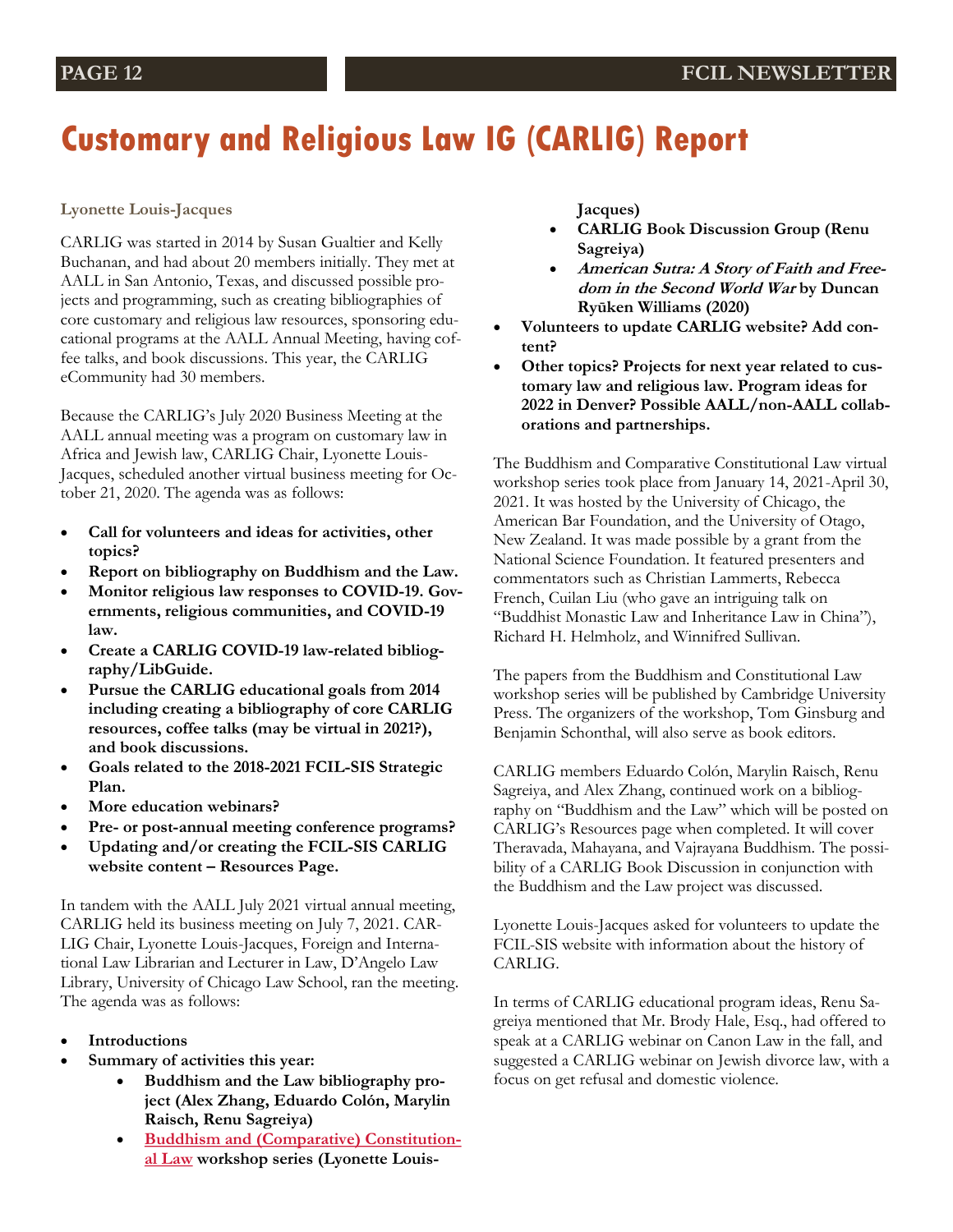## **Appointments Committee Report**

### **David Isom**

Created by the Executive Board this year to formalize the process of soliciting and assigning membership positions to FCIL-SIS' committees and interest groups, the Appointments Committee—co-chaired by myself and Alison Shea, along with committee member Meredith Capps—had a busy Spring.

The committee created and publicized the annual volunteer survey, which was open April 19–30. Eighteen people responded—one more than last year—and all but one confirmed an interest in serving on committees or joining IGs. Everyone who responded was already a member of FCIL-SIS, and a majority had served on FCIL-SIS committees or IGs previously, but we did have a handful volunteering for the first time. Eight people volunteered to serve on committees, with the remainder interested only in joining IGs. The committee members worked to balance the interests and preferences expressed in survey responses with the needs of the committees and IGs, completing the work by the end of July.

We welcome suggestions on how the committee's work can be improved in future years—we'd be particularly interested in hearing any thoughts on how the publicity and reach of the survey could be broadened. Please contact me ([disom@sandiego.edu\)](mailto:disom@sandiego.edu) or Alison ([aas425@cornell.edu\)](mailto:aas425@cornell.edu) with any suggestions.

## **Newsletter Committee Report**

### **Melissa Abernathy**

The FCIL Newsletter continues to thrive as both a source for communicating news to our membership and archiving important milestones of our SIS. This year we successfully published all three issues of volume 34. Our largest issue was the October 2019 issue (vol. 34, no. 1) which highlighted our Schaffer Grant recipient, Mariya Badeva-Bright, and included our 2019 Business Meeting Minutes, Committee, and IG reports from the Annual Meeting.

**New Member:** 2019-20 the Newsletter Committee consisted of myself and Carmen Valero (copy editor). Moving forward we are adding Janet Kearney as a co-editor.

**Mailing List:** The FCIL Newsletter is currently distributed through the FCIL-SIS listserv and cross-posted to the CONE (Council of Newsletter Editors) list-serv.

**Publication Schedule:** The FCIL Newsletter is published three times a year in February, May, and October. The newsletter is distributed electronically to FCIL-SIS members and an archived version is placed on the FCIL-SIS website here [https://www.aallnet.org/fcilsis/resources-publications/](https://www.aallnet.org/fcilsis/resources-publications/newsletter/) [newsletter/](https://www.aallnet.org/fcilsis/resources-publications/newsletter/) by Chris Siwa.

**Special Issue:** In July 2020, the Newsletter Committee, in conjunction with Loren Turner, Lucie Olejnikova, and Jennifer Allison, put out a special issue commemorating the life of FCIL legend Dan L. Wade.

**Article of the Year:** This year the Newsletter Article of the Year Award went to Julienne Grant, *An Introduction to Muscogee (Creek) Nation's Legal Heritage & Carpenter v. Murphy*.

**Submission Deadlines:** February 1st, May 1st, and October 1st. A reminder is sent to the listserv a month before each deadline.

I'd like to acknowledge Mariya Badeva-Bright, Loren Turner, Sabrina Sondhi, Erin Gow, Sherry Xin Chen, Alyson Drake, Mark Engsberg, Yasmin Morais, Caitlin Hunter, Marci Hoffman, Sherry Leysen, Lucie Olejnikova, Yemisi Dina, Anne Mostad-Jensen, Paul Moorman, Amelia Landenberger, Jessica Pierucci, Alex Zhang, and Jingwei Zhang for their photographic and written submissions this year.

Please contact me with articles, pictures, and/or suggestions for the newsletter. I am always open to hearing how to make the FCIL Newsletter even better! Melissa Abernathy [mabernathy@sandiego.edu](mailto:mabernathy@sandiego.edu) or (619) 260-4734.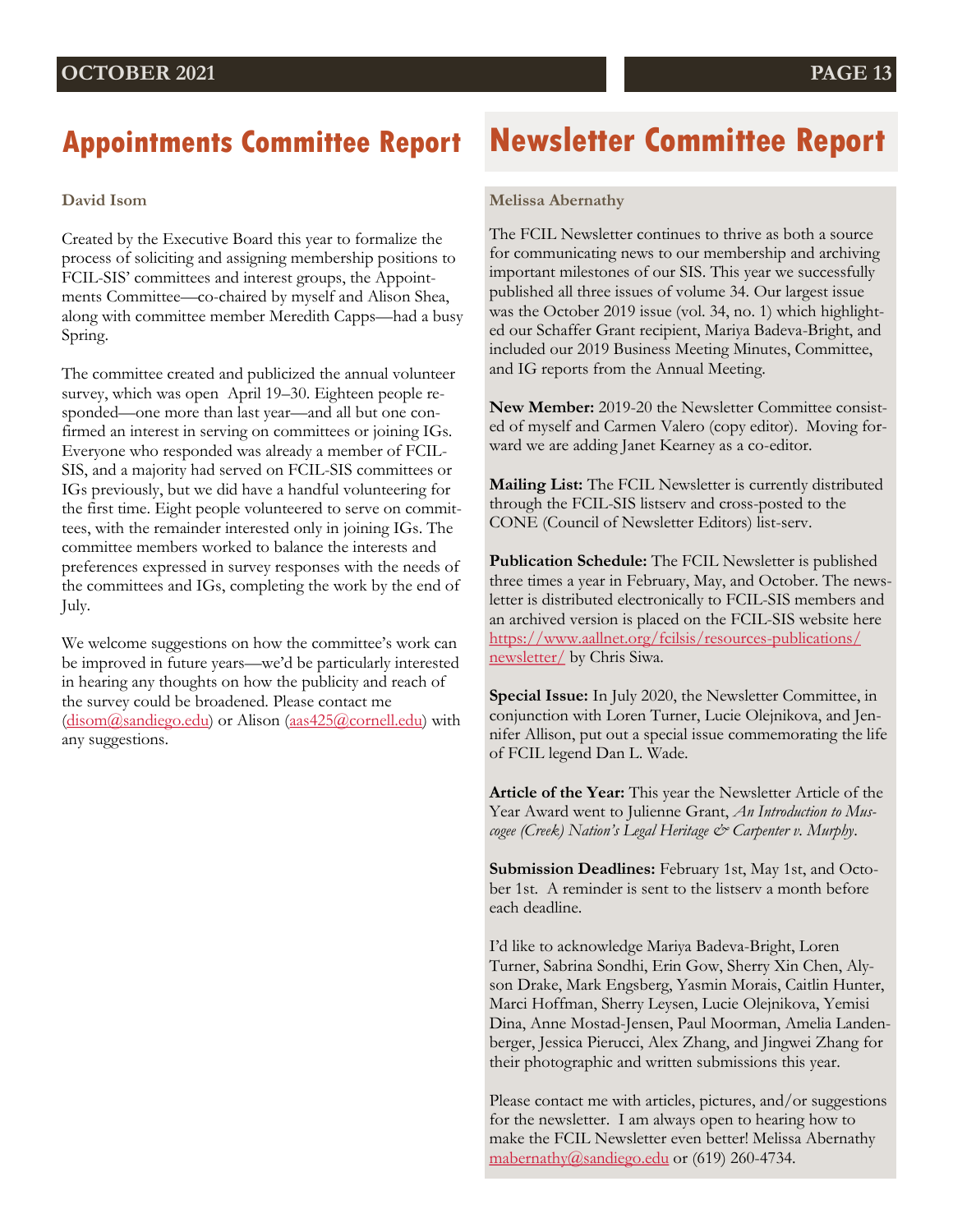## **Roman Law IG Report**

### **Marylin Raisch**

In this second year of the pandemic and online conferencing, the Roman Law IG remained minimally active beyond monitoring the publication of major titles in the English language. The emphasis in acquisition and recommendation is on those titles which would have broader potential use in a general law collection and in a law school library of a school where the teaching of Roman law has moved out of the law school proper.

Chair Marylin Raisch retired at the end of June 2021, and it would be appropriate to find a new chair at this time, even though the intention is to remain active as a retired member of AALL. While CARLIG is adjacent to some of the interests of Roman law and its relationship to the emergence of canon law in the Christian era, it is the wish of CARLIG to remain separate since religious law in general is already a broad topical area. However, changing the IG name and focus to Ancient Law might be an idea worth considering, given that the ancient Near East, especially Egypt, has emerged through archaeology as an important source for legal anthropology and in particular ancient treaties and agreements. Inevitably, academic law libraries will be the principal collectors in these areas, and coordinate with general collections of the university. However, as Professor Timothy Kearley has shown, practitioners and judges, in the course of American and certainly British legal history, have shown an interest in Roman law and in using the classical western context as part of legal history where relevant.

This annual report, therefore, takes the form of a brief bibliography of titles in English:

- Bell, Sinclair and Paul J. du Plessis. 2020. *Roman law before the Twelve Tables: an Interdisciplinary Approach*. Edinburgh: Edinburgh University Press.
- Brouwer, René. 2021. *Law and Philosophy in the Late Roman Republic*. Cambridge: Cambridge University Press.
- Czajkowski, Kimberley, Benedict Eckhardt, and Meret Strothmann. 2020. *Law in the Roman Provinces*. Oxford: Oxford University Press.
- Dari-Mattiacci, Giuseppe and Dennis P. Kehoe. 2020. *Roman Law and Economics*. Oxford : Oxford University Press.
- ———. . 2020. *Roman law and economics. Volume I, Institutions and Organizations*. Oxford: Oxford University Press.
- ———. . 2020. *Roman law and economics. Volume II, Exchange, Ownership, and Disputes*. Oxford: Oxford University Press.
- Frier, Bruce W. 2021. A *Casebook on the Roman Law of Contracts*. New York, NY: Oxford University Press.
- Spagnolo, Benjamin and Joe Sampson. 2020. *Principle and Pragmatism in Roman Law*. Oxford: Hart Publishing.
- Ziogas, Ioannis. 2021. *Law and Love in Ovid: Courting Justice in the Age of Augustus*. Oxford: Oxford University Press (also available in OSO: Oxford Scholarship Online).

## **Teaching IG Report**

### **Paul Moorman**

The Teaching Foreign, Comparative, and International Legal Research Interest Group, co-chaired for a second year by Paul Moorman and Amelia Landenberger, on July 7, 2021 hosted a lively Zoom roundtable on short-format FCIL teaching, with the assistance of discussion facilitators Rick Buckingham, Brian Flaherty, Beau Steenken, and Jennifer Allison. We also updated some of the outdated content on the [website](https://linkprotect.cudasvc.com/url?a=https%3a%2f%2fwww.aallnet.org%2ffcilsis%2feducation-training%2fteaching-fcil%2f&c=E,1,QkBb5U5vH8szF4NM5spAgd11AFMpJI8Wve0CxvHCsa0cliXizVh11aGBYwiQ2gfwxiSBUm8jSBf0VL4o1rguhvKgx_t10HhUgkUtiDAjJG2mPUaRLRpC&typo=1) with the assistance of Lucie Olejnikova. After a significant update last year, we did not make any significant changes to the FCIL Syllabi and Course Materials [Repository;](https://linkprotect.cudasvc.com/url?a=https%3a%2f%2fwww.aallnet.org%2ffcilsis%2feducation-training%2fteaching-fcil%2fsyllabi-course-materials-database%2f&c=E,1,NIgIx3hpjsoNpaTckGktDOsW_GE1ZJwps86fN7K3InfnJh6OoaVUzIVwAQl3npqf26fzd71M6lPA1grw7CgSGhPePyh7vJUU) however, we encourage anyone with new course materials to send them to the new chair, [Alyson](mailto:adrake4@fordham.edu) 

[Drake.](mailto:adrake4@fordham.edu) Paul and Amelia are pleased to pass the baton on to her with confidence, knowing the Teaching IG is being left in good hands.

### Member Publications

Have you recently published an article or blog post? We would love to highlight it in our Recent Member Publications.

Send your information to **[Jingwei Zhang](mailto:jingwei.zhang@law.rutgers.edu) for** the next issue.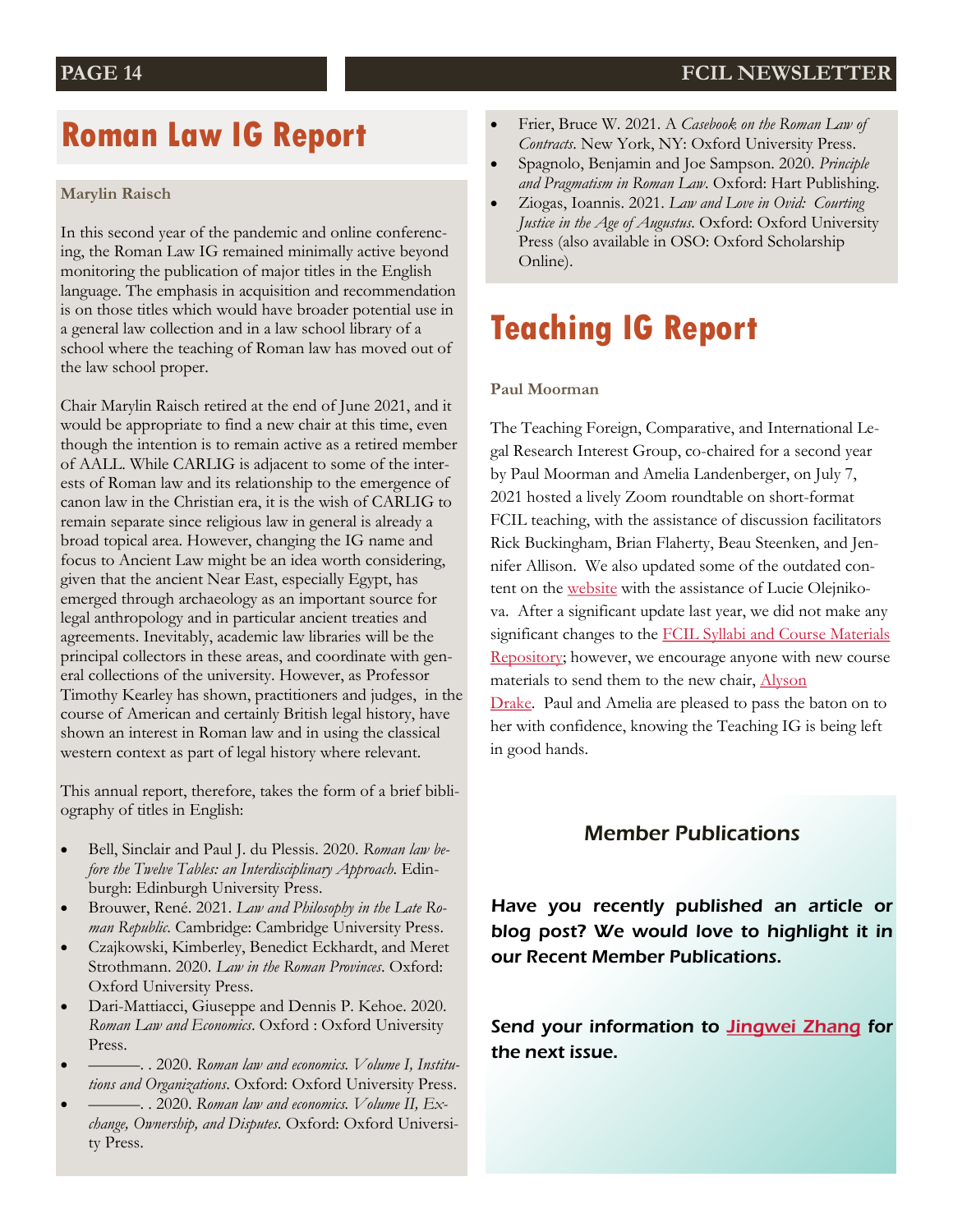## **OCTOBER 2021 PAGE 15**

# **Resource Reviews: EU Legal Materials in Westlaw and Lexis**

**Part of series of reviews prepared by the Electronic Research Interest Group** 

### **Meredith Capps**

### **INTRODUCTION**

In this newsletter's installment of resource reviews, I continue our look at foreign and international materials available in Westlaw and Lexis, focusing on European Union law.

### **HOW WELL-KNOWN IS THE SOURCE?**

Given how readily accessible European Union materials are publicly on the web in the EU's own EUR-Lex database, some researchers may not realize that the U.S. versions of major commercial platforms do, in fact, hold much of the content available in EUR-Lex. As with most other foreign and international materials, researchers must first select the International Materials heading in Westlaw, or the International heading in Lexis, followed by All Countries, to navigate to the European Union databases; the EU databases are not linked from the home page in the default layout for U.S. researchers.

### **HOW ACCESSIBLE IS IT?**

As with all foreign and international materials, neither platform allows researchers to locate EU materials via citation or keyword searches from the main search bar; as noted above, they must navigate first to the international content or a narrower database (for example, searching "European Union Cases" from the search bar in Westlaw to navigate specifically to that content). Users must also, of course, have a subscription that includes international materials to access the content.

### **HOW AUTHORITATIVE IS IT?**

Both vendors source primary materials directly from EU lawmaking entities via EUR-Lex.

### **HOW CURRENT (UP-TO-DATE) IS IT?**

Both vendors source primary materials directly from EU lawmaking entities via EUR-Lex.

### **HOW COMPREHENSIVE IS IT, IN TERMS OF ITS CONTENTS?**

Both platforms are reasonably comprehensive with respect to EU primary sources, though there are some differences in coverage between the two with respect to resources and dates. Westlaw's databases include Cases, Legislation, Treaties, Preparatory Acts, Information and Notices, and a handful of secondary sources in the form of treatises and journals. The accompanying scope note indicates that Westlaw offers case law from EU courts (Court of Justice entities and

the Court of Justice of the European Free Trade Association States (EFTA)) dating to their inception, primary legislation (i.e. treaties) and secondary legislation from the early 1950s, preparatory acts from 1974, and the EU's Official Journal from 1990.

Lexis's coverage differs somewhat. With respect to case law, Lexis also offers Court of Justice decisions from 1954 on, though it does not cover the EFTA. Within its EU Cases database it also offers, as noted above, decisions of the non-EU European Court of Human Rights, decisions of EU intellectual property boards, and EU court decisions as published in the All England Law Reports. In its Statutes & Legislation database, Lexis divides legislation into categories: Consolidated Versions, Decisions, Directives, Regulations, and Non-binding instruments. Available scope note information indicates that this content dates to 1998, suggesting that Westlaw offers superior coverage for EU legislation.

### **HOW EASY-TO-USE (USER-FRIENDLY) IS IT?**

Though researchers in both platforms can search across EU materials or within categories of materials, and advanced search functionality is available, researchers cannot readily browse any category of material. Lexis does provide options to browse legislation by year, but the hyperlinks provided from the EU content page direct researchers instead to an Advanced Search page, so the browsable menu tree is only available to researchers who first selected a piece of legislation from search results, and then opened the Table of Contents from that document.

U.S. researchers will also note that certain features and enhancements commonly provided for U.S. materials are absent. For example, while for some documents the platforms provide hyperlinks to internally cross-referenced content (whether in the text or the footnotes), this practice is unfortunately not widespread or consistent across available EU content, such that researchers may need to construct a new search to locate case law or legislation mentioned in the document they are reviewing. Neither platform provides postsearch date filters or date sorting menus for EU search results.

Lexis, confusingly, classifies EU search results as "UK Statutes & Legislation" under its Category and Content Type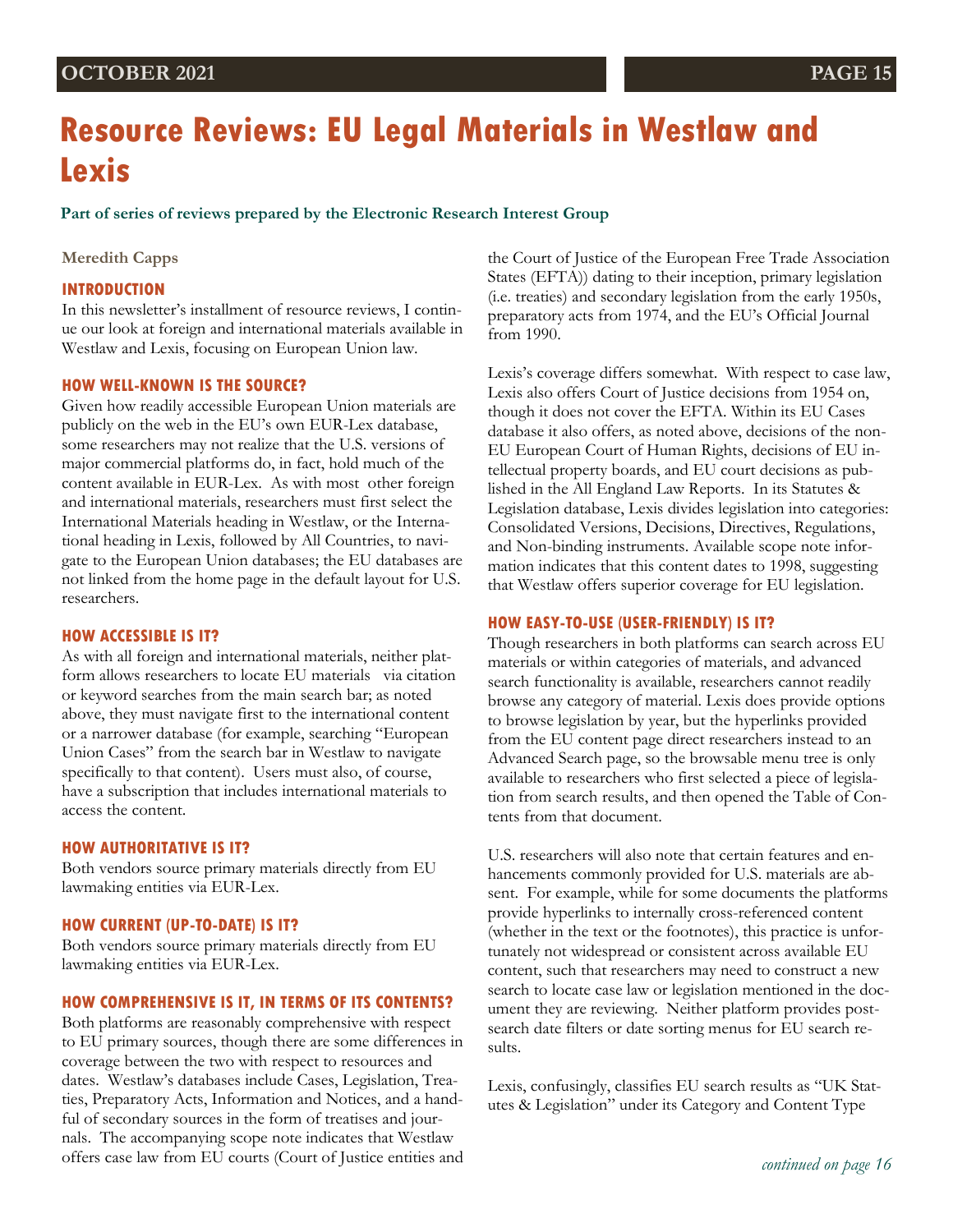### **EU Legal Materials** *continued from page 15*

heading, which may prompt astute researchers to reconstruct their search process (or at least question their database selection!).

Users who prefer reading formatted PDF documents will note that Westlaw does offer at least some links to PDF versions of material available in the Official Journal, but researchers seeking PDF versions generally will find them far more readily in EUR-Lex and the EU's own sites.

### **HOW USEFUL IS IT IN TERMS OF ITS ABILITY TO ANSWER BOTH COMMON AND RARE (DIFFICULT-TO-FIND) QUES-TIONS?**

For most EU-related questions, researchers will find that free resources on the web provide a superior alternative to these commercial tools. EUR-Lex's coverage is as, and in some instances more, comprehensive, and its search features are as or more robust. EUR-Lex and CURIA (the EU's case law database) also provide better options for browsing content, and EUR-Lex provides the equivalent of legislative history materials, which are not available in Westlaw or Lexis, along with background and procedural information for legislation, and oftentimes links to helpful guidance from the European Commission directed at those impacted by legislation.

## **Task Force on Diversity, Equity & Inclusion Report**

The task force was co-chaired by Errol Adams and Dennis Prieto, and had three additional members: Melissa Abernathy, Aamir Abdullah, and Erin Gow. We met virtually several times, and in consultation with the FCIL-SIS executive board generated the following charge for the new standing committee:

The FCIL-SIS Standing Committee on Diversity, Equity, and Inclusion will identify opportunities for FCIL-SIS to support diversity initiatives within the organization and beyond. Such support will not be limited to financial support.

The CHARGE of the Task Force on Diversity, Equity and Inclusion is to:

1. Review the FCIL-SIS webpages and all documents

therein with the aim of analyzing use of language that does not foster diversity (e.g., replacing gendered pronouns with non-binary pronouns & considering disabilities), and make recommendations to the FCIL-SIS Executive Committee about such webpage content.

- 2. Review all past programming sponsored by the FCIL-SIS for the Annual Meeting and/or produced as a webinar or online event, to consider and reflect the backgrounds of all members and make recommendations to the FCIL-SIS Executive Committee about such programming.
- 3. Look at international events and consider their effects upon FCIL-SIS members and their sense of diversity and belonging, and make recommendations to the FCIL-SIS Executive Committee about such events and potential impact on membership.
- 4. Explore the idea of creating a scholarship or award to candidates from around the world who may be considering law librarianship as their career, and make recommendations to the FCIL-SIS Executive Committee on funding the scholarship or award.
- 5. Review the membership of all FCIL-SIS Committees and Interest Groups, and make recommendations to the FCIL-SIS Executive Committee on diversifying membership of these groups.
- 6. Examine the documents that set up and maintain the FCIL-SIS Schaffer Grant. Establish a joint effort with the FCIL-SIS Schaffer Grant Selection Committee and make recommendations to the FCIL-SIS Executive Committee on ways to ensure that diversity, equity, and inclusion are taken into account during the selection process.
- 7. Address additional questions of Diversity, Equity, and Inclusion as they arise and make recommendations to the FCIL-SIS Executive Committee as appropriate.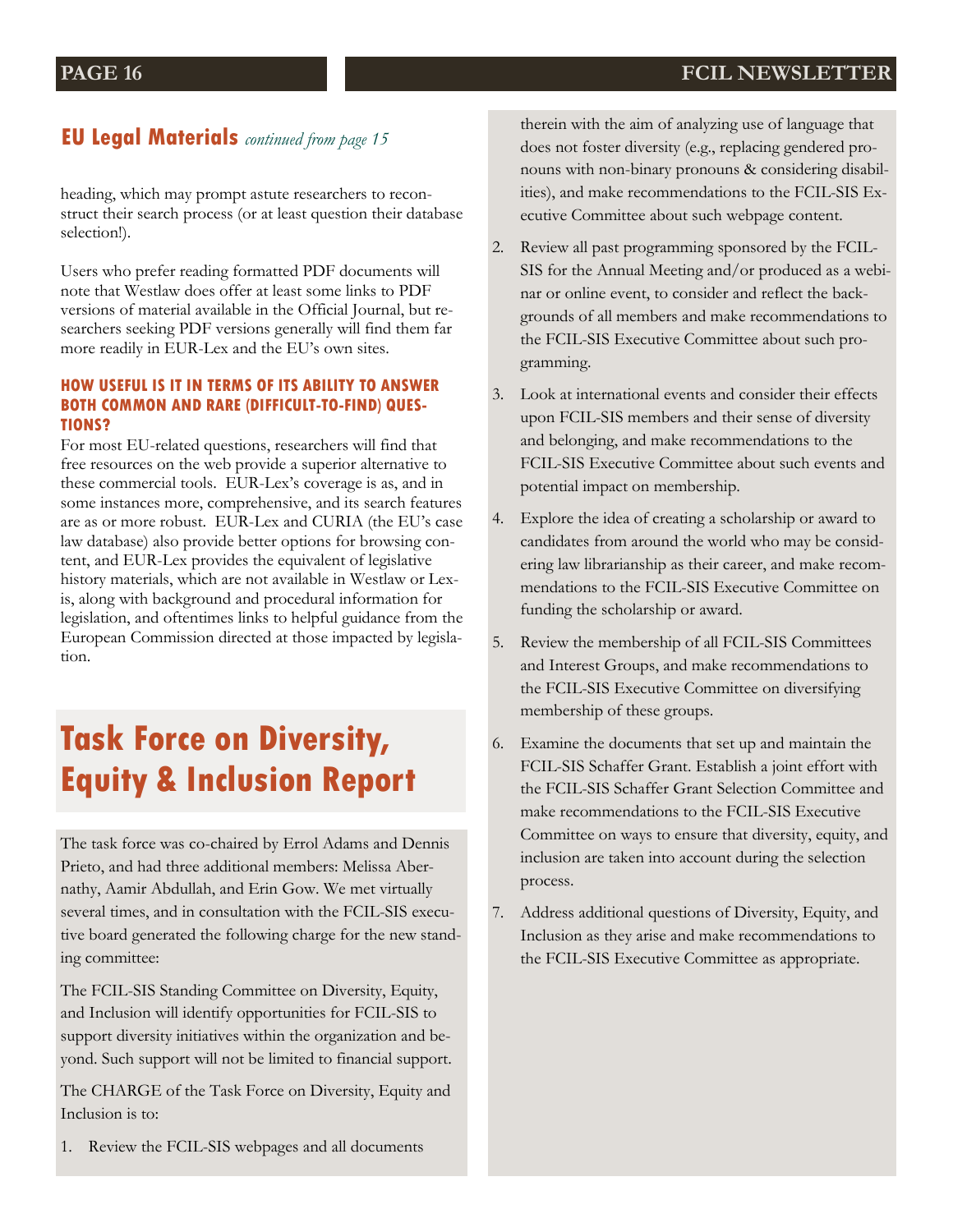### **OCTOBER 2021 PAGE 17**

# **Resource Reviews: Mechanism for the International Court of Justice Case Database**

**Part of series of reviews prepared by the Electronic Research Interest Group** 

**Juan-Andres Fuentes**

### **INTRODUCTION**

The MTICJ case database – Mechanism for the International Court of Justice, available at [https://www.icj-cij.org/en/](https://www.icj-cij.org/en/cases) [cases,](https://www.icj-cij.org/en/cases) provides access to all cases discussed before the International Court of Justice (ICJ). It is important to remember that only States can litigate in this forum; the Court, in its turn, will issue binding decisions.

On the other hand, the organs of the United Nations and its specialized agencies can request an advisory opinion about legal issues from the ICJ. As their name implies, the advisory opinions issued by the Court may or may not be complied with.

### **HOW WELL-KNOWN IS THE SOURCE?**

Because the ICJ is a very specialized forum, the MTICJ law database is very well-known among public international law attorneys and academics. With that being said, some efforts could be made to improve general public awareness about its existence. For instance, its order of appearance in popular search engines could be optimized when looking for international law case databases.

### **HOW ACCESSIBLE IS IT?**

The MTICJ case database is an online resource which is available for free. Its website is suitable for computers and cell phones; the website loads very fast and the resolution of its images is high.

### **HOW AUTHORITATIVE IS IT?**

As the main judicial body of the United Nations, the ICJ has done a great job creating and administering the MTICJ case database; it is a reliable resource for anyone interested in learning about the work of the Court.

#### **HOW COMPREHENSIVE IS IT, IN TERMS OF ITS CONTENTS?**

One of the main strengths of this database is that it contains all the cases discussed before the ICJ since it began its work in 1946. Thus, all contentious cases between States, and all advisory opinion requests submitted by United Nations bodies and agencies, can be found there.

Furthermore, as the Permanent Court of International Justice was the predecessor of the existent Court between 1922 and 1946, it is possible to have access to the cases discussed

before that forum through the ICJ website (there is a tab at the top right corner).

#### **HOW EASY-TO-USE (USER-FRIENDLY) IS IT?**

The database is user-friendly. First of all, the "Cases" tab is easily seen in the main screen of the ICJ's website. Under "Cases", there are sub-tabs that directly take the user to useful links such as "pending cases", "contentious cases", "contentious cases organized by State", and "advisory proceedings", which would help limit the user's search.

When the user clicks on a particular case, there is a summary of it, a list of documents presented by the parties, all the decisions issued by the Court concerning that case (including separate and/or dissenting opinions), as well as a section on the latest developments.

The information is available in the two languages admitted before the Court: French and English. In general, the way the information is arranged and displayed makes it easy for the user to find it.

### **HOW USEFUL IS IT IN TERMS OF ITS ABILITY TO ANSWER BOTH COMMON AND RARE (DIFFICULT-TO-FIND) QUES-TIONS?**

The MTICJ case database has basic features such as search by State and type of case, among others that help answer common questions users have.

Concerning rare questions, the database has a feature to find specific decisions issued by the Court about a case, by either choosing the type (judgments, advisory opinions and orders), and/or the year issued. Having said that, this database does not have an advanced search feature. Implementing key word searches and classifying cases in accordance with the topics covered would be of much help to the user.

### **HOW CURRENT (UP-TO-DATE) IS IT?**

The MTICJ case database meets the expectations of the legal and academic community providing current information, which is fundamental for transparency purposes. This database definitely contributes to strengthening the role of the ICJ of maintaining peaceful relationships among States, as well as advancing public international law.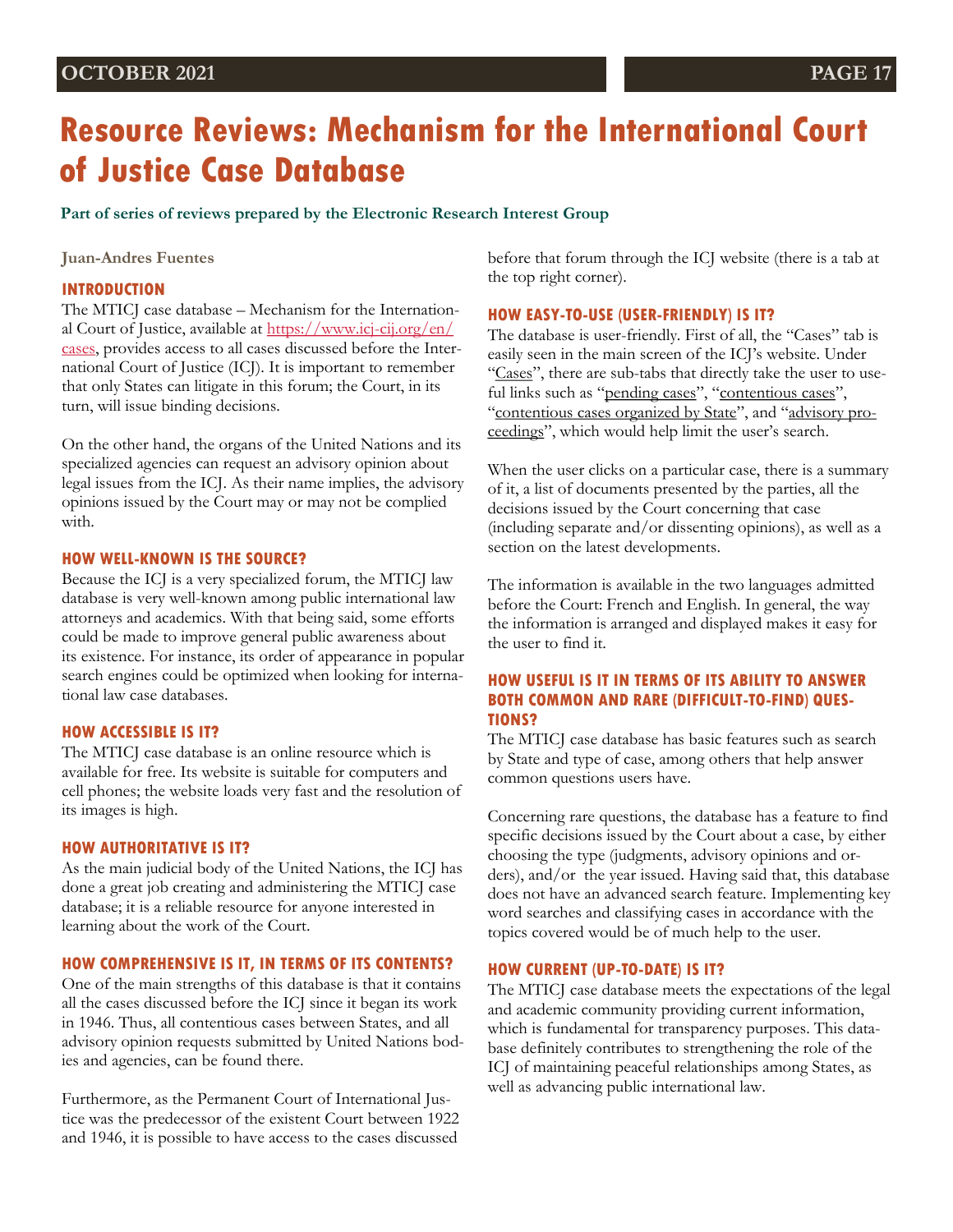# **Fake Law: The Truth about Justice in an Age of Lies**

### **Edward T. Hart**

The Secret Barrister is on the roll again. As a reminder to readers of my prior reviews in the FCIL Newsletter, Secret Barrister (SB) is the pen name of an actual English barrister. He, and we do know he is he, was described by the Financial Times as an individual between 30 and 40. He attended "comprehensive school, law degree — not Oxbridge followed by Bar school and nearly a decade as a jobbing criminal hack." Even after his successful first best seller, self -titled, Secret Barrister, the author remains unnamed, arguing to maintain his secret identity protects him and allows him to provide unrestrained criticism of the system that provides his daily living.

His latest book has a closer connection to the author's other writings, which routinely are published as columns in British papers or on his blog, The Secret Barrister. The blog has for a number of years been his primary platform to share his experiences about his cases and give insights on current cases making headlines in the popular press. More often than not, he pops the bubble of the news coverage colored by the media companies, who are catering to their political audiences. As proclaimed on the book's jacket, "The Secret Barrister returns to debunk the biggest lies of our time."

With the overreaching connection of fundamental rights, many we Americans consider constitutional rights, SB covers the topics of self-defense, family law, compensation for medical injuries, right to work, human rights, access to justice, liberty, equality and due process, and democracy. Looking at family law as an example, SB looks at the recent cases of children with terminal illnesses. The parents, with support of elements of the press, argue for every possible treatment, whether scientifically proven or not, even ones not medically allowed. But further treatment is denied by the medical officials, their decisions supported by court order. SB carefully lays out the procedural steps, the study of a child's medical record and all possible medically proven alternative treatments, carried out by the medical authorities, before they make their decision that there is no longer any treatment available that will help the child. When the families challenge these decisions, the medical caregivers' decisions are reviewed by the courts. The courts make their own evaluations based upon the evidence presented to them by the parties, and, often, by additional experts called by the courts. Nonetheless, certain elements of the press and politicians advocate that the State and hospitals are killing the children. Parents are not allowed to make decisions about the care of their children. Parents, press, and politicians point to this fake law that parents always know best, and no



one should ever stand in the way of parents' choices.

One connecting theme that spans these areas of law is the protections that the European Convention on Human Rights and the European Court of Human Rights provide. First, SB reminds the reader that neither this treaty nor its enforcement body are part of the European Union. Thus, not part of the Brexit referendum, and not an international institution that U.K. will be withdrawing from in the near future.

The title Fake Law is a clear spin on the trending topic of recent political cycles: fake news. And there is much overlap. Fake Law, very much like Secret Barrister, is a powerful read filled with lessons for the British and other nations whose principles of democracy and justice are being undermined by politics and catering to the masses.

For the American reader, the book provides insights into the English justice system and criminal procedure. Also following the saying that misery loves company, the book is a mirror that reflects many problems we see here with our American legal system.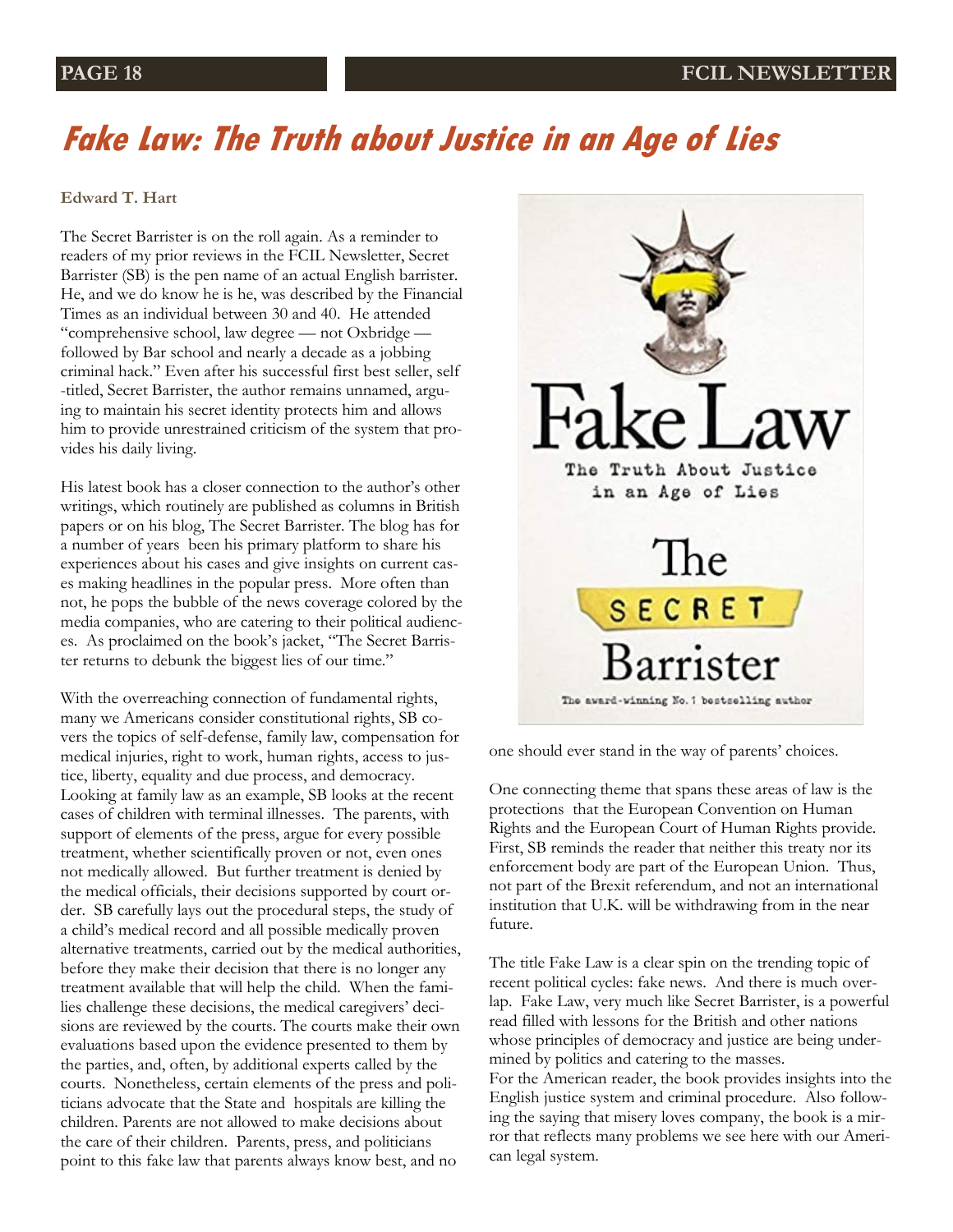# **FCIL-SIS Member Recent Publications Roundup**

Our SIS is fortunate to include in its ranks exceptionally talented and enthusiastic writers. With this feature, we are happy to spread the word of their recent publications.

### **SPECTRUM**

- Kristina J. Alayan, *[Gallagher Award Celebrates Outstanding](https://aallspectrum.aallnet.org/html5/reader/production/default.aspx?pubname=&edid=6d075872-38b9-4cf4-bdf4-f0612db7f38d)  [Achievement in Law Librarianship: Catherine Lemann, Daniel](https://aallspectrum.aallnet.org/html5/reader/production/default.aspx?pubname=&edid=6d075872-38b9-4cf4-bdf4-f0612db7f38d)  [L. Wade & Mary Whisner are recognized](https://aallspectrum.aallnet.org/html5/reader/production/default.aspx?pubname=&edid=6d075872-38b9-4cf4-bdf4-f0612db7f38d)*, 25 AALL Spectrum, July/Aug. 2021, at 38.
- Mandy Lee, *[Five Tech Platforms That Can Further Diversity](https://aallspectrum.aallnet.org/html5/reader/production/default.aspx?pubname=&edid=6d075872-38b9-4cf4-bdf4-f0612db7f38d)  [& Reduce Bias in the Legal Information Realm](https://aallspectrum.aallnet.org/html5/reader/production/default.aspx?pubname=&edid=6d075872-38b9-4cf4-bdf4-f0612db7f38d)*, 25 AALL: Spectrum, July/Aug. 2021, at 47.
- Shira Megerman and Marcelo Rodriguez, *[How Did Your](https://aallspectrum.aallnet.org/html5/reader/production/default.aspx?pubname=&edid=6d075872-38b9-4cf4-bdf4-f0612db7f38d)  [Staff Respond to the Pandemic?](https://aallspectrum.aallnet.org/html5/reader/production/default.aspx?pubname=&edid=6d075872-38b9-4cf4-bdf4-f0612db7f38d)*, 25 AALL: Spectrum, July/ Aug. 2021, at 50.
- Miriam Childs, Andre Davison & Scott Vanderlin, *[Priori](https://aallspectrum.aallnet.org/html5/reader/production/default.aspx?pubname=&edid=6d075872-38b9-4cf4-bdf4-f0612db7f38d)[tizing an Inclusive Workplace Culture](https://aallspectrum.aallnet.org/html5/reader/production/default.aspx?pubname=&edid=6d075872-38b9-4cf4-bdf4-f0612db7f38d)*, 25 AALL: Spectrum, July/Aug. 2021, at 60.
- Meredith Capps, *[Add E-Discovery to Your Legal Tech](https://aallspectrum.aallnet.org/html5/reader/production/default.aspx?pubname=&edid=3b8ae942-7b17-4a40-a01a-e204f4dd254b)  [Toolbox](https://aallspectrum.aallnet.org/html5/reader/production/default.aspx?pubname=&edid=3b8ae942-7b17-4a40-a01a-e204f4dd254b)*, 25 AALL: Spectrum, Sep / Oct. 2021, at 18.
- Mandy Lee, *[#STOPAAPIHATE: A Law Librarian Call](https://aallspectrum.aallnet.org/html5/reader/production/default.aspx?pubname=&edid=3b8ae942-7b17-4a40-a01a-e204f4dd254b)  [to Action](https://aallspectrum.aallnet.org/html5/reader/production/default.aspx?pubname=&edid=3b8ae942-7b17-4a40-a01a-e204f4dd254b)*, Sep./Oct. 2021, at 44
- Miriam Childs, Andre Davison & Scott Vanderlin, *[Bring](https://aallspectrum.aallnet.org/html5/reader/production/default.aspx?pubname=&edid=3b8ae942-7b17-4a40-a01a-e204f4dd254b)[ing Innovation to Your Organization](https://aallspectrum.aallnet.org/html5/reader/production/default.aspx?pubname=&edid=3b8ae942-7b17-4a40-a01a-e204f4dd254b)*, 25 AALL: Spectrum, Sep./Oct. 2021, at 50.

### **JOURNAL ARTICLES**

Law Library Journal

 Kwanghyuk Yoo, [Academic Law Libraries' New Fron](https://www.aallnet.org/llj_article/academic-law-libraries-new-frontier-the-post-truth-cognitive-bias-challenge-and-calls-for-behavioral-and-structural-reforms/)tier -- [The Post-truth Cognitive Bias Challenge and Calls](https://www.aallnet.org/llj_article/academic-law-libraries-new-frontier-the-post-truth-cognitive-bias-challenge-and-calls-for-behavioral-and-structural-reforms/)  [for Behavioral and Structural Reforms,](https://www.aallnet.org/llj_article/academic-law-libraries-new-frontier-the-post-truth-cognitive-bias-challenge-and-calls-for-behavioral-and-structural-reforms/)113 LAW LIBR. J. 129 (2021).

Globalex

- Andrew Dorchak, [UPDATE: International Criminal](https://www.nyulawglobal.org/globalex/International_Criminal_Courts1.html.)  [Courts for the Former Yugoslavia, Rwanda, and Sierra](https://www.nyulawglobal.org/globalex/International_Criminal_Courts1.html.)  Leone – [Online and Print Resources](https://www.nyulawglobal.org/globalex/International_Criminal_Courts1.html.)
- Mark Engsberg and Kwanghyuk (David) Yoo, [UP-](https://www.nyulawglobal.org/globalex/Treaty_Research1.html.)[DATE: An Introduction to Sources for Treaty Research](https://www.nyulawglobal.org/globalex/Treaty_Research1.html.)
- Barbara H. Garavaglia and Seth Quidachay-Swan, [UP-](https://www.nyulawglobal.org/globalex/International_Foreign_Collection_Development1.html)[DATE: Collection Development Policies and Other](https://www.nyulawglobal.org/globalex/International_Foreign_Collection_Development1.html)  [Basic Tools for Building a Foreign and International](https://www.nyulawglobal.org/globalex/International_Foreign_Collection_Development1.html)  [Law Collection](https://www.nyulawglobal.org/globalex/International_Foreign_Collection_Development1.html)
- Janet Kearney, [UPDATE: Understanding European](https://www.nyulawglobal.org/globalex/European_Union1.html.)  [Union Legal Materials](https://www.nyulawglobal.org/globalex/European_Union1.html.)
- Lyonette Louis-Jacques, [UPDATE: Comparative Crimi](https://www.nyulawglobal.org/globalex/Comparative_Criminal_Procedure1.html.)nal Procedure – [A Select Bibliography](https://www.nyulawglobal.org/globalex/Comparative_Criminal_Procedure1.html.)
- Anne Mostad-Jensen and Cyril Emery, [UPDATE: Inter](https://www.nyulawglobal.org/globalex/International_Commercial_Contracts1.html.)[national Commercial Contracts](https://www.nyulawglobal.org/globalex/International_Commercial_Contracts1.html.)
- Linda Tashbook, [UPDATE: Nuclear Law Research](https://www.nyulawglobal.org/globalex/Nuclear_Research1.html.)

### **BOOK REVIEWS**

International Journal of Legal Information

- Meredith Capps, Book Review, 49 Int'l J. Legal Info. 130 (2021).
- Benjamin J. Keele, Book Review, 49 Int'l J. Legal Info. 132 (2021).
- Amelia Landenberger, Book Review, 49 Int'l J. Legal Info. 133 (2021).
- Jessica Pierucci, Book Review, 49 Int'l J. Legal Info. 136 (2021).

### **BLOG POSTS**

IALL Blog

• Heather Casey, [Presidential Elections in France](https://iall.org/presidential-elections-in-france-how-does-it-all-work/) – How [does it all work?](https://iall.org/presidential-elections-in-france-how-does-it-all-work/)

DipLawMatic Dialogues

- Errol Adams, CARALL 2021 [Virtual Annual Confer](https://fcilsis.wordpress.com/2021/10/05/carall-2021-virtual-annual-conference-review/)[ence Review](https://fcilsis.wordpress.com/2021/10/05/carall-2021-virtual-annual-conference-review/)
- Jennifer Allison, [AALL 2021 Annual Meeting Program](https://fcilsis.wordpress.com/2021/08/24/aall-2021-annual-meeting-program-recap-brief-analyzers-the-next-level-of-bots-doing-legal-research/)  Recap – [Brief Analyzers: The Next Level of Bots Doing](https://fcilsis.wordpress.com/2021/08/24/aall-2021-annual-meeting-program-recap-brief-analyzers-the-next-level-of-bots-doing-legal-research/)  [Legal Research](https://fcilsis.wordpress.com/2021/08/24/aall-2021-annual-meeting-program-recap-brief-analyzers-the-next-level-of-bots-doing-legal-research/)
- Meredith Capps, **AALL 2021 Recap: Facing Challenges:** [Access to Justice in a Global 'Virtual World'](https://fcilsis.wordpress.com/2021/07/28/aall-2021-recap-facing-challenges-access-to-justice-in-a-global-virtual-world/)
- Meredith Capps, [AALL 2021 Recap: Facing Challenges:](https://fcilsis.wordpress.com/2021/07/28/aall-2021-recap-facing-challenges-access-to-justice-in-a-global-virtual-world/)  [Access to Justice in a Global 'Virtual World'](https://fcilsis.wordpress.com/2021/07/28/aall-2021-recap-facing-challenges-access-to-justice-in-a-global-virtual-world/)
- Meredith Capps, [AALL 2021 Recap: Sovereignty, Na](https://fcilsis.wordpress.com/2021/08/03/aall-2021-recap-sovereignty-native-america-and-legal-culture-why-accessing-and-understanding-tribal-law-just-became-more-important/)[tive America, and Legal Culture: Why Accessing and](https://fcilsis.wordpress.com/2021/08/03/aall-2021-recap-sovereignty-native-america-and-legal-culture-why-accessing-and-understanding-tribal-law-just-became-more-important/)  [Understanding Tribal Law Just Became More Important](https://fcilsis.wordpress.com/2021/08/03/aall-2021-recap-sovereignty-native-america-and-legal-culture-why-accessing-and-understanding-tribal-law-just-became-more-important/)
- Juan Andres Fuentes, [Report no.63 on COVID-19:](https://fcilsis.wordpress.com/2021/10/15/report-no-63-on-covid-19-panel-review-access-to-information-on-for-venezuelan-refugees/)  Panel Review – [Access to Information on/for Venezue](https://fcilsis.wordpress.com/2021/10/15/report-no-63-on-covid-19-panel-review-access-to-information-on-for-venezuelan-refugees/)[lan Refugees](https://fcilsis.wordpress.com/2021/10/15/report-no-63-on-covid-19-panel-review-access-to-information-on-for-venezuelan-refugees/)
- Erin Gow, [Unravelling a Mystery with BIALL](https://fcilsis.wordpress.com/2021/06/22/unravelling-a-mystery-with-biall/)
- Mandy Lee, [Researching the Law of India: AALL Annu](https://fcilsis.wordpress.com/2021/07/13/researching-the-law-of-india-aall-annual-meeting-program-preview/)[al Meeting Program Preview](https://fcilsis.wordpress.com/2021/07/13/researching-the-law-of-india-aall-annual-meeting-program-preview/)
- Vasmin Morais, Report no.66 on COVID-19: Panel Review – [Accessing Resources and Information During](https://fcilsis.wordpress.com/2021/10/25/report-no-66-on-covid-19-panel-review-accessing-resources-and-information-during-the-pandemic-caricom-oecs-paho/)  [the Pandemic \(CARICOM, OECS, PAHO\)](https://fcilsis.wordpress.com/2021/10/25/report-no-66-on-covid-19-panel-review-accessing-resources-and-information-during-the-pandemic-caricom-oecs-paho/)
- Jonathan Pratter, [From the Reference Desk: Treaty Re](https://fcilsis.wordpress.com/2021/05/18/from-the-reference-desk-treaty-research-revisited/)[search Revisited](https://fcilsis.wordpress.com/2021/05/18/from-the-reference-desk-treaty-research-revisited/)
- Marcelo Rodríguez, Book review [On Your Feet:](https://fcilsis.wordpress.com/2021/08/10/book-review-on-your-feet-criminal-law-practice-in-the-parish-courts-in-jamaica/)  [Criminal Law Practice in the Parish Courts in Jamaica](https://fcilsis.wordpress.com/2021/08/10/book-review-on-your-feet-criminal-law-practice-in-the-parish-courts-in-jamaica/)
- Marcelo Rodríguez, [Conference on Access to Infor](https://fcilsis.wordpress.com/2021/08/26/conference-on-access-to-information-latin-america-and-the-caribbean-cailac-sept-2021/)[mation: Latin America and the Caribbean \(CAI:LAC\)](https://fcilsis.wordpress.com/2021/08/26/conference-on-access-to-information-latin-america-and-the-caribbean-cailac-sept-2021/) – [Sept 2021](https://fcilsis.wordpress.com/2021/08/26/conference-on-access-to-information-latin-america-and-the-caribbean-cailac-sept-2021/)
- Marcelo Rodríguez, FCIL Eyes on 2021 AALL Annual [Meeting](https://fcilsis.wordpress.com/2021/07/30/fcil-eyes-on-2021-aall-annual-meeting/)
- Marcelo Rodríguez, [CALL 2021: Surpassing All Boxes](https://fcilsis.wordpress.com/2021/06/10/call-2021-surpassing-all-boxes/)